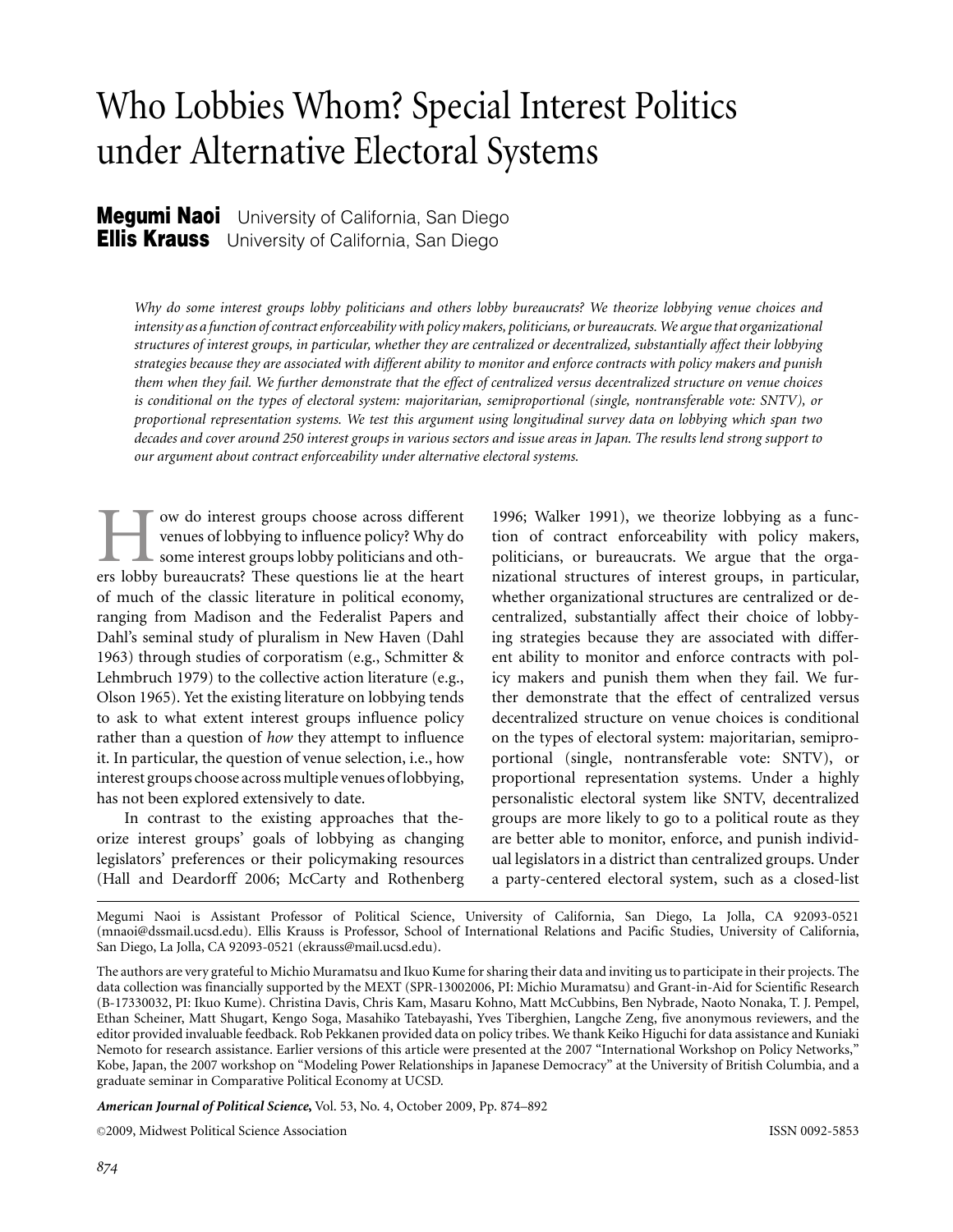proportional representation system, centralized groups are more likely to go to a political route as they are better able to enforce and punish politicians via political parties.

We leverage the case of Japan to test how interest group organizations and electoral institutions interact to shape lobbying strategies for two reasons. First, it is advantageous because the electoral reform occurred without a major partisan change (Horiuchi and Saito 2003). Second, postwar Japan provides a laboratory of electoral systems because it has employed SNTV (pre-1994) and majoritarian systems combined with proportional representation systems (post-1994). We use a longitudinal elite survey data set of a large sample of interest group leaders at three data points spanning a quarter of a century. We demonstrate that interest groups adapt their lobbying strategies to the change in electoral institutions in which they are embedded. Our argument proceeds in two steps.

First, we theorize interest groups' lobbying venue choices and intensity as an effort to enforce and monitor a contract with politicians and hypothesize how various organizational structures of interest groups are linked with their potential ability to make politicians commit to this contract. When the interest groups' organizational structures allow more effective monitoring and punishment of politicians who fail to commit (i.e., not to reelect or withdraw financial contributions), they are more likely to go to a political route. When their organizational structures do not allow effective monitoring and punishment of politicians who shirk or renege, they are more likely to go to a bureaucratic route to influence an earlier formulation or implementation stage of policymaking.

Second, organized interests use various instruments to punish politicians who shirk or renege on the contracts: votes, candidate endorsement, and campaign contributions are the major examples. We construct typologies of these punishment mechanisms into decentralized and centralized instruments and discuss how the effectiveness of various instruments changed due to the 1994 electoral reform. We expect that the electoral reform from an SNTV system with multimember districts to a mixed SMD/PR system decreases the effectiveness of the decentralized punishment mechanism (voting in a district or candidate endorsement) while it increases the effectiveness of the centralized punishment mechanism (voting for a party). Thus, the reform is expected to diminish the difference between decentralized and centralized groups' lobbying strategies. We find that our organizational structure argument explains variations across interest groups as well as changes after the electoral reform controlling for their organizational resources and for sectoral issue areas.

## **Theories of Lobbying Venue Choices**

Why do some interest groups lobby politicians, while others lobby bureaucrats? The question is at the heart of *why* interest groups lobby. Two schools of thought have emerged in the literature on the United States: one that theorizes the interest groups' goals of lobbying as changing or enhancing policy makers' preferences ("preferencecentered approach") and another that theorizes lobbying as a function of organizational resources of interest groups or legislators ("resource-centered approach").

## **Preference-Centered Approach: Exchange and Persuasion**

The preference-centered approach views organized interests' lobbying as an effort to change or align their preferences with legislators to achieve policy goals. In this approach, the two mediums that organized interests use to shape legislators' preferences are money and information. One argument, which is referred to as *exchange theories*, focuses on the role of campaign contribution in buying support from legislators. While the debates regarding what organized interests seek to buy—votes, access, or time of legislators—have advanced the literature, the exchange theories still suffer from three major issues.

First, without a third-party enforcement or punishment, how do legislators and organized interests commit to this quid quo pro exchange? The literature suggests that in such a "political market failure," exchanges between legislators and organized interests are tacit, supralegal, and intertemporal in their nature and thus are susceptible to legislators' reneging and shirking (Hall and Deardorff 2006; McCarty and Rothenberg 1996; Snyder 1992; Stokes 2005; Weingast and Marshall 1988). Yet empirical research on how legislators and organized interests seek to solve this political market failure is few and far between.

Second, the empirical support for the money-buysvotes argument is weak in light of the findings that interest groups are much more likely to lobby their allies than swing legislators or enemies (Bauer, Pool, and Dexter 1963; Hojnacki and Kimball 1998). This empirical regularity not only holds in the context of the United States but also in Japan (Muramatsu and Kume 2006; Sasaki et al. 1999).<sup>1</sup> Stratmann (1998) also finds that a

<sup>1</sup>The 2003 survey used in this article (see the "Data and Method" section below for a detailed description of these surveys) also reveals that only 2.1% of interest group leaders choose "campaign contribution" as the most important reason for why legislators assist their groups, which suggests that organized interests seem not to be "buying" legislators' votes, access, or time.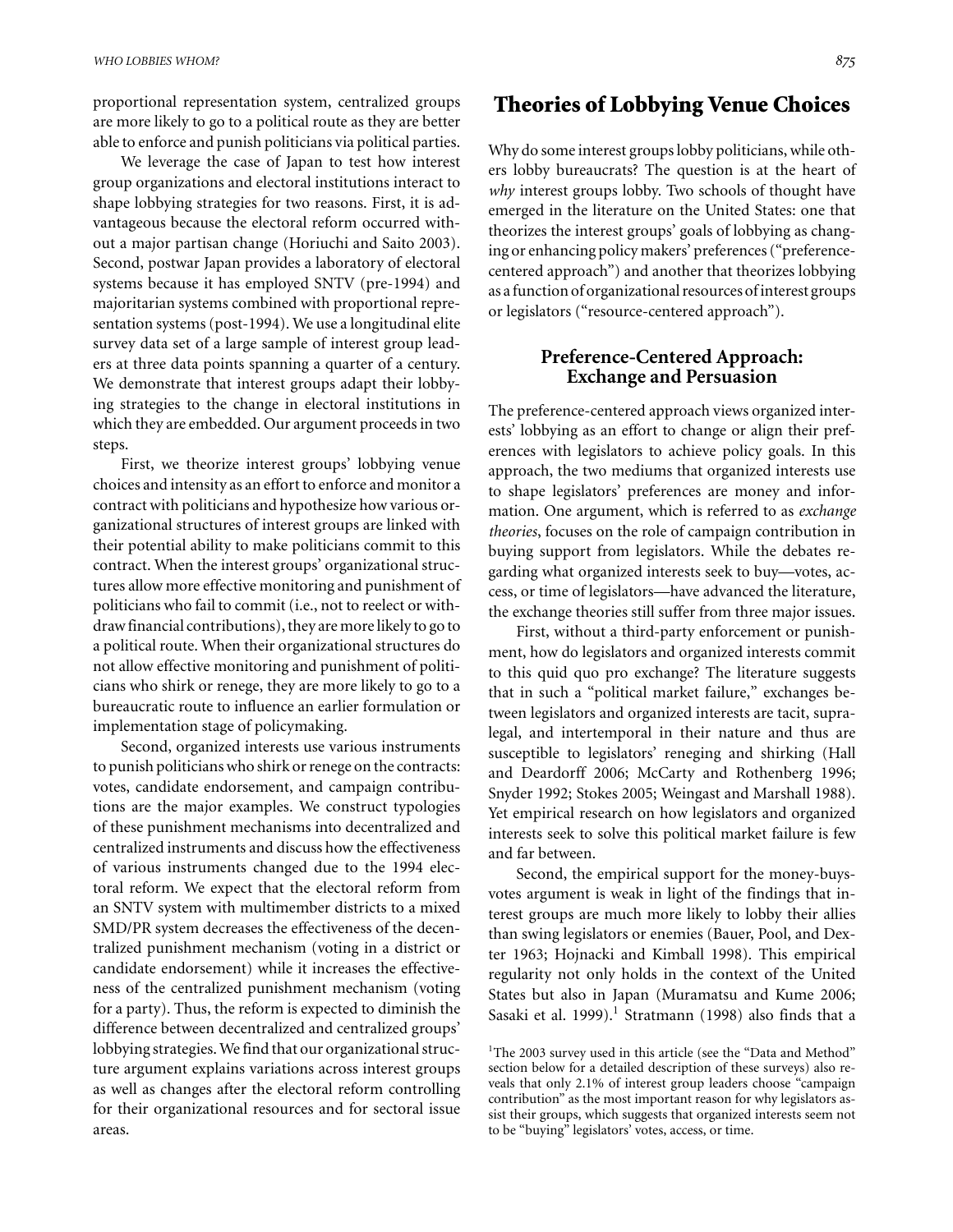surprisingly small amount of money is at stake to buy legislators' votes in the United States. If the purpose of lobbying is to change legislators' preferences, why would interest groups waste lobbying efforts on their core supporters? Finally, the exchange theory does not account for why interest groups extensively lobby bureaucrats: the 2003 survey done by the Muramatsu-Kume group reveals that interest groups spend approximately 60% of their lobbying efforts (i.e., frequency of personal contacts) with bureaucrats compared to 40% with politicians. With their focus on the role of money in changing legislators' preferences, the exchange theories do not help us understand why interest groups lobby bureaucrats at all.

Another argument, which is referred to as *persuasion theories*, theorizes information transmission from organized interests to policy makers as a mechanism to enhance—rather than to change—policy makers' preferences (Austen-Smith 1993, 1994; Hansen 1991; Wright 1996). This approach views information asymmetry between legislators and organized interests as a key determinant of lobbying and explains several anomalies found in the exchange theories, such as why interest groups lobby allies more than swing legislators and why interest groups lobby bureaucrats. Moreover, unlike the exchange theories in which "the money, not information or arguments of the lobbyist, is the variable doing the behavioral work" (Hall and Deardorff 2006, 71), the persuasion theories model the lobbying process more directly as information transmission via personal contacts and deliberations (Wright 1990).

Its weakness, however, is twofold. First, due to the difficulty in systematically studying the process of private information transmission, empirical tests of these theories have lagged far behind the theories (exceptions are Furlong 1998; Golden 1998; Yackee and Yackee 2006). Second, the persuasion theories assume that legislators face uncertainty about constituents' positions on a given policy, and this uncertainty makes them rely on information provided by organized interests. This logic, however, does not account for why interest groups often lobby bureaucrats who do not face this need to learn constituents' positions.<sup>2</sup>

Finally, neither exchange nor persuasion theories help us understand the prevailing patterns in the United States, Japan, or elsewhere in which interest groups lobby legislators with whom they have a long-standing relationship. The 2003 Muramatsu-Kume Survey reveals that the highest proportion of leaders (30%) say legislators assist

their groups because they agree with the group's goal or policy, 17% say it is because they have a long-term trustworthy relationship with a group, and 13% say legislators assist their groups because they provide organized votes during elections. Only less than 10% say it is because the group provides information. What, then, does it mean to be "persuaded"?

#### **Resource-Centered Approach**

Contrary to the preference-centered views discussed above, Hall and Deardorff (2006) propose a novel, resource-centered argument. Direct lobbying, they argue, is a gift from organized interests to like-minded legislators in forms of information and subsidy to assist resource-scarce legislators to work at achieving a policy. The *lobbying-as-subsidy theory* solves many anomalies found in light of preference-centered approaches: why interest groups lobby allies more than swing legislators, and why legislators often initiate contacts with organized interests. Yackee and Yackee (2006) demonstrate that not just elected representatives, but also bureaucrats are more likely to respond to big business interests than citizens as the former provide better quality information about complex policy issues. This line of research suggests that the goal of a group's lobbying with bureaucrats and politicians might be more similar than thought (Niskanen 1975).

Walker (1991) proposes another resource-centered model of lobbying. He argues that interest groups' access and proximity to elites in the Capitol versus local political actors in a district determine their lobbying strategies. Localized groups are more likely to use "outside" lobbying strategies (i.e., mobilize grassroots organizations and the public), while centralized groups are more likely to work through elites such as legislators and federal agencies ("inside" strategies; Kollman 1998). Holyoke (2003) accounts for the venue choices by looking at the distribution of power between proponents and opponents of a given policy in venues. In de Figueiredo and de Figueiredo (2002), interest groups' choices among lobbying legislative, administrative, and legal institutions are determined by the ideology of the court and the responsiveness of the court to resources. These resource-centered approaches have an advantage over the preference-centered approach because they simultaneously account for organized interests' venue choices and intensity of lobbying. Yet the puzzle still remains: how do interest groups cope with the risks of wasting their lobbying resources when legislators face incentives to renege or shirk on promises?

Similar to Walker, we link centralized versus decentralized interest groups with their venue choices.

<sup>2</sup>The argument also does not account for why some legislators spend time meeting with interest groups that are not necessarily from their districts, such as public interest environmental groups and international NGOs.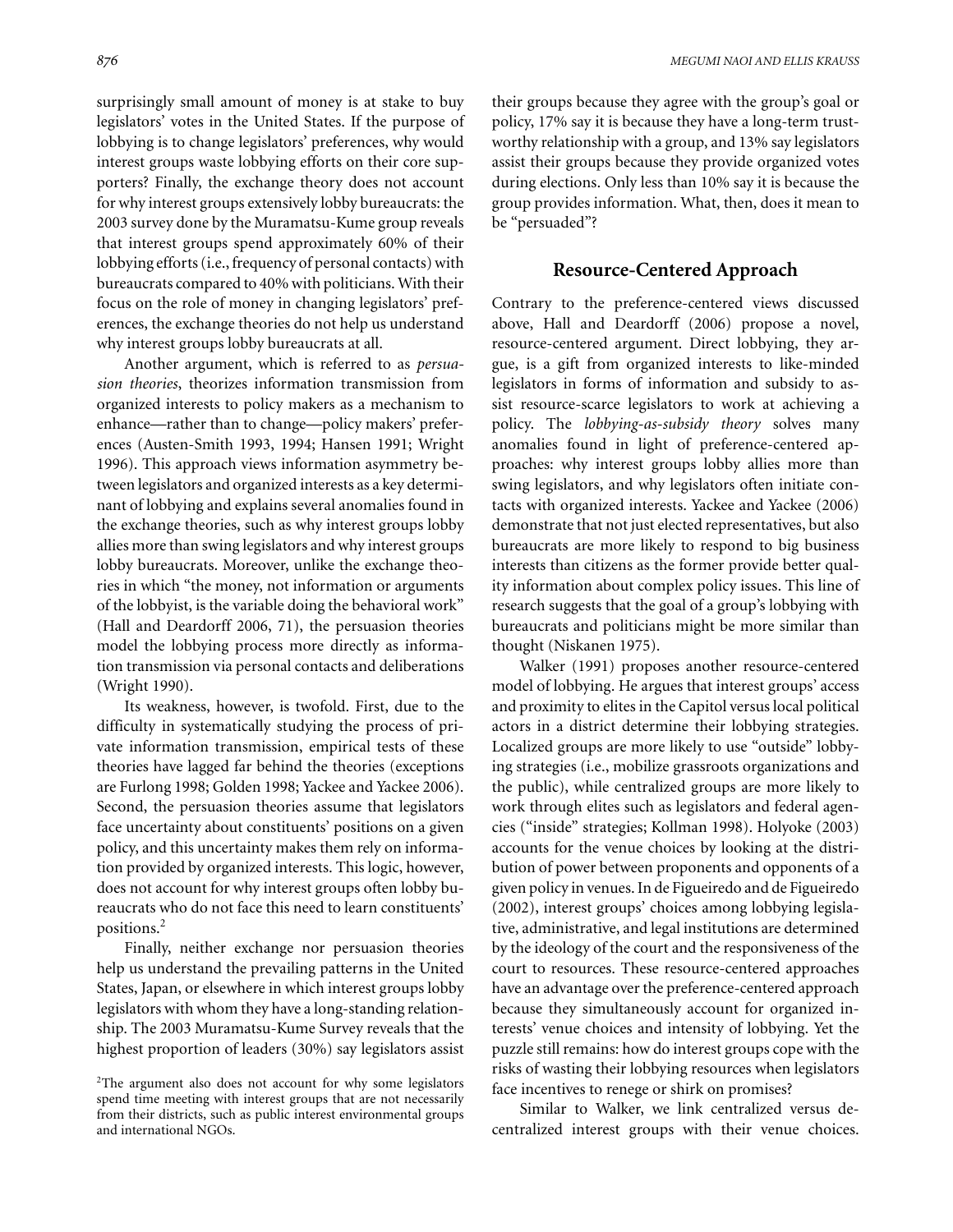However, our approach departs from Walker's in two major respects. First, we focus on organizational *structure* rather than resources. We define decentralized organizational structures as local organizations' potential ability to make independent political decisions from the central headquarters, such as candidate endorsement, vote switching, and campaign contribution. We demonstrate that even controlling for various measures of access and resources, our contractual approach better accounts for lobbying patterns. Second, in general, electoral institutions are missing from the lobbying literature. We analyze how organizational structures of interest groups interact with electoral institutions to shape their venue choices.

## **Lobbying as Contract Enforcement**

We model interest groups' lobbying venue choices and intensity as a function of their contract enforceability with policy makers. Our contractual approach theorizes interest groups' goal of lobbying as an effort to enforce a contract with legislators who are already sympathetic to their preferred policies. Our approach accounts for major puzzles about interest group lobbying in general and in Japan in particular: why do interest groups predominantly lobby legislators who are already sympathetic to their policy; why do they lobby legislators with a long-standing relationship; and why do some groups lobby politicians while others lobby bureaucrats?

## **Policymaking Environment: Electoral Institutions and Legislative Organizations**

To account for the major puzzles described above, we need to understand incentives of both the supply (legislators) and demand side (organized interests) of lobbying. There are two institutional characteristics that shape legislators' incentives to form, renege on, or shirk the contract with special interests in Japan: electoral institutions and legislative organization (i.e., a committee system). In Japan, under the SNTV system in which district magnitude generally ranged from one to five, same-party candidates of the largest ruling party, the Liberal Democrats, competed for a seat. The SNTV system encourages individual legislators to cultivate "personal votes" rather than to collectively pursue a coherent party label (Cox and Thies 1998; Ramseyer and Rosenbluth 1994, and many others). Moreover, since votes that individual legislators win in a district are not transferable to other same-party candidates, individual legislators have incentives to specialize either geographically (Hirano 2006) or sectorally (McCubbins

and Rosenbluth 1995) to differentiate themselves from other same-party candidates (Tatebayashi 2004). Thus, under an SNTV system, legislators' incentives were to target narrow constituents ("specialization") as opposed to building a majoritarian coalition with broader and more diverse constituents.

Legislative organizations also mirror legislators' personal vote incentives. The LDP's policymaking organization under an SNTV system was decentralized and specialized. The party decided policies through an extensive committee system (Policy Affairs Research Council; PARC), each of which oversaw corresponding cabinet ministries and bureaucratic agencies (Cox and Rosenbluth 1995). $3$  The decentralized committee system also gave policymaking power to party backbenchers who needed to credit-claim to special interests to mobilize votes and campaign contribution (Rosenbluth and Mc-Cubbins 1995, 49). Accordingly, organized interests have incentives to lobby individual legislators in a district, rather than lobbying through a party or party leaders. This decentralized political structure lowers the enforceability of contract between legislators and centralized organized interests. First, individual legislators have incentives to pursue their individual platform, and the party does not function as an enforcer of a contract. Second, because the PARC employs unanimity rules and the meeting is not open to the interest groups or the public, $4$  organized interests have difficulty identifying who opposes versus who supports a policy at the PARC meetings or any contribution made during the meetings.<sup>5</sup> This is one of the consequences of the one-party dominant, policymaking environment before 1994 in which major policy decisions were made within the ruling party rather than in the Diet. This means that centralized groups without local organizations have difficulty monitoring and acquiring information about the extent to which politicians commit and

<sup>4</sup>Interest groups can only attend the meetings if they are officially invited for hearings.

<sup>5</sup>Organized interests have two ways to deal with this lack of transparency at the PARC: one is to rely on media reporters who outside the meeting rooms usually peep in and try to overhear the PARC meetings from open doors, and another is to rely on self-reported stories about the meetings told by politicians (for instance, many politicians leak PARC debates on their blogs). These methods fall short, however, as the media only covers debates surrounding major legislations and politicians can exaggerate their contribution.

 $3B$  Because the LDP was the ruling party for all but 10 months since 1955, essentially the basic content of policies was decided within the LDP and only sometimes revised or slightly modified in the Diet (parliament) committees. Thus the LDP's PARC was the more important policymaking organ for the government.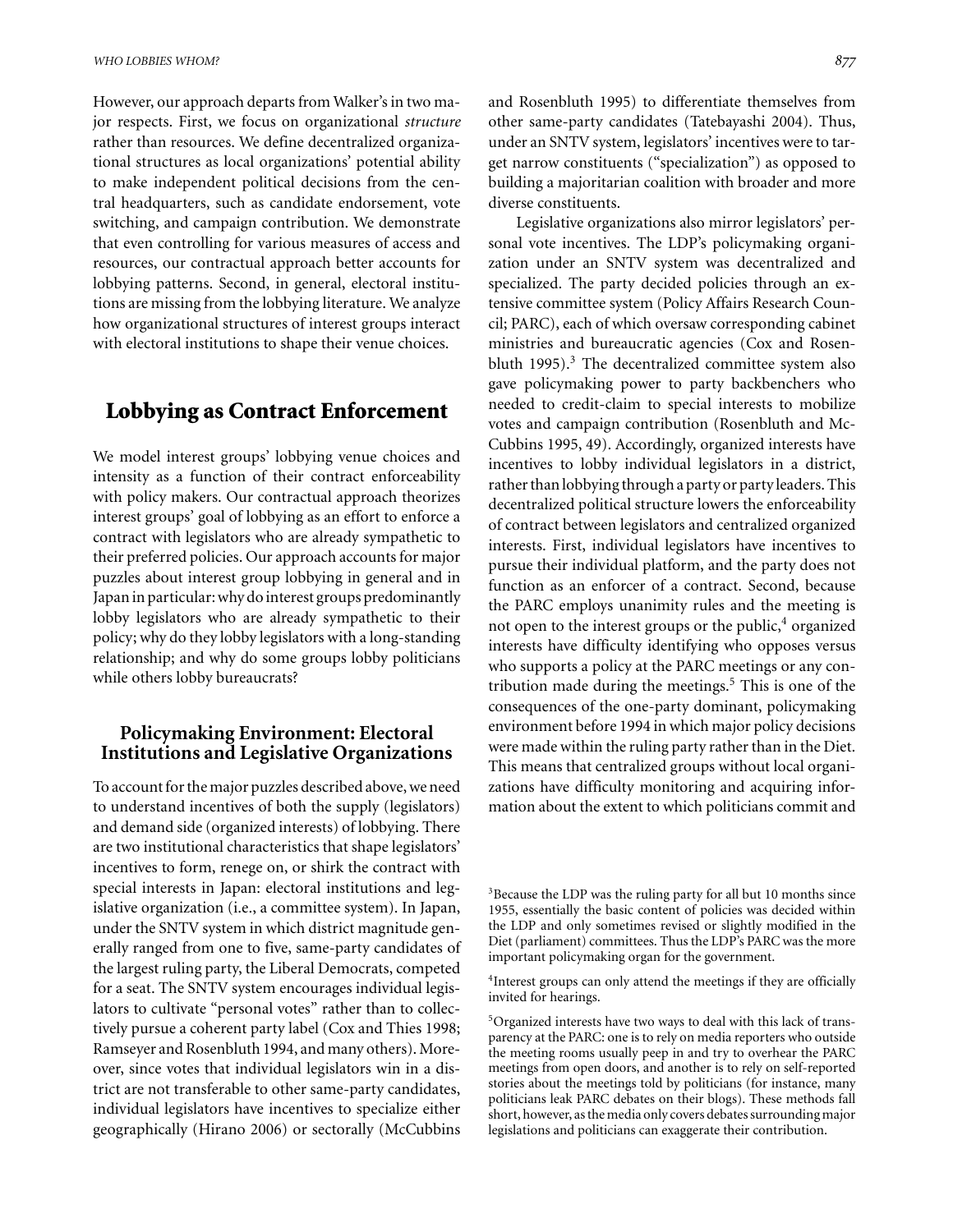contribute to realizing their preferred policy.<sup>6</sup> As a result, contract enforcement, monitoring, and punishment mechanisms have to be decentralized and localized so that interest groups can hold individual politicians accountable to their promises.

## **Decentralized Lobbying as Contract Enforcement under SNTV**

Under the SNTV system described above, politicians and organized interests exchanged promises during the election campaigns, but these contracts were susceptible to legislators' reneging and shirking. Organized interests used various instruments to reduce wasting their lobbying efforts, such as *ex ante* contracts and *ex post* punishment and rewards.

Anecdotes suggest that legislators and special interests form such *ex ante* contracts in Japan. Aurelia George Mulgan describes what a politician who specialized in the agricultural sector had to go through to get the endorsement of a major agricultural group:

For Matsuoka to receive electoral support from the prefectural *nouseiren* (Agricultural Politics Association), he had to demonstrate sympathy for, and understanding of, the organisation's agricultural policy campaigns (*nousei undou*) and to make a public promise of adherence to a position that would reflect the intentions of *Noukyou* (Agricultural Cooperatives) along with farmers in politics. In exchange for recommendation and authorisation (*kounin mo suishin mo*), he would have to sign a policy agreement with the organisation and become a staunch friend (*meiyuu*) of the league.7 (2006, 61; English translation in parentheses added by authors)

*Ex post* monitoring and rewards for loyalty also exist. Woodall (1996) documents that the large con-

7Matsuoka eventually became Minister of Agriculture in the first Abe Cabinet, but investigations into his misuse of finances as a Diet Member led him to commit suicide in May of 2007.

struction firms graded the politicians' contributions to delivering their preferred policy and rewarded those with good grades with larger biannual campaign contribution (Woodall 1996, 114).

Other anecdotes abound suggesting that politicians' shirking may well be punished by organized interests. In 1979, local Agricultural Cooperatives (*Noukyou*) in Aomori and Akita prefectures decided to switch their endorsement from the LDP to the Japan Communist Party candidates for the lower-house election. The head of the Agricultural Cooperatives in Akita prefecture said:

There was only one (LDP) lower-house representative from Akita prefecture who attended our big meeting to discuss the issue of rice price last year. It showed the serious lack of interests of Akita (LDP) representatives in helping farmers out. We were very frustrated. Except for one, all of our 19 committee members for the candidate endorsement were conservatives (i.e., the LDP supporters). But we decided to endorse Mr. Nakagawa (of the JCP) who has worked hard for us. ... This was very effective—after the election, the LDP politicians treat us much better when we lobby them. Their attitudes completely changed. (Interview documented in Tachibana 1984, 352–53. Translation by the authors. Parentheses added by authors)

The above examples illustrate the importance of our contractual approach. Even special interest politicians those who are already sympathetic to given organized interests—can renege on the contract with interest groups or shirk on the effort to realize a policy. Incentives to renege or shirk can be political (e.g., the party orders them to do otherwise or there are conflicts of interest in a district; see fn. 8) or efficiency driven (e.g., allocate their resources to mobilize swing voters, while keeping the core constituents' votes), but either way, such incentives may be prevalent as seen in the above episode.

Organized interests use various ways to reduce the risk of such political market failure. $8$  The first is gathering and distributing information about politicians' levels of commitment to a given special interest. The above

<sup>&</sup>lt;sup>6</sup>On the other hand, bureaucrats' meetings on policy issues with Advisory Councils (*shingikai*) where the majority of policy bills are first formulated are generally open to the public. In addition, transcripts of discussions are also available to the public online at ministries' websites. Furthermore, Japanese bureaucrats are not politically appointed, either; almost all are selected by particular ministries after passing examinations and work for the same ministry until their retirements except for brief stints at other agencies. Thus the only potential source of shirking by bureaucrats, in addition to "laziness," is the divergence between politicians' and bureaucrats' policy preferences ("agency slack" problem which can be taken care of through politicians' and interest groups' "fire alarms").

<sup>8</sup>The most drastic solution to this contractual problem is to send their own members to the Diet (Gehlbach, Sonin, and Zhuravskaya 2008). The head of Agricultural Cooperative in Miyazaki prefecture said: "We need to send our own people to the Diet. ... The LDP's self-claimed 'agricultural politicians (*nousei-ha*)' pretend like they support farmers, but when necessary, they defect us by choosing to abide by the party order. We need someone—the true supporters of farmers—who will break away from the party to support farmers when they have to" (Tachibana 1984, 355).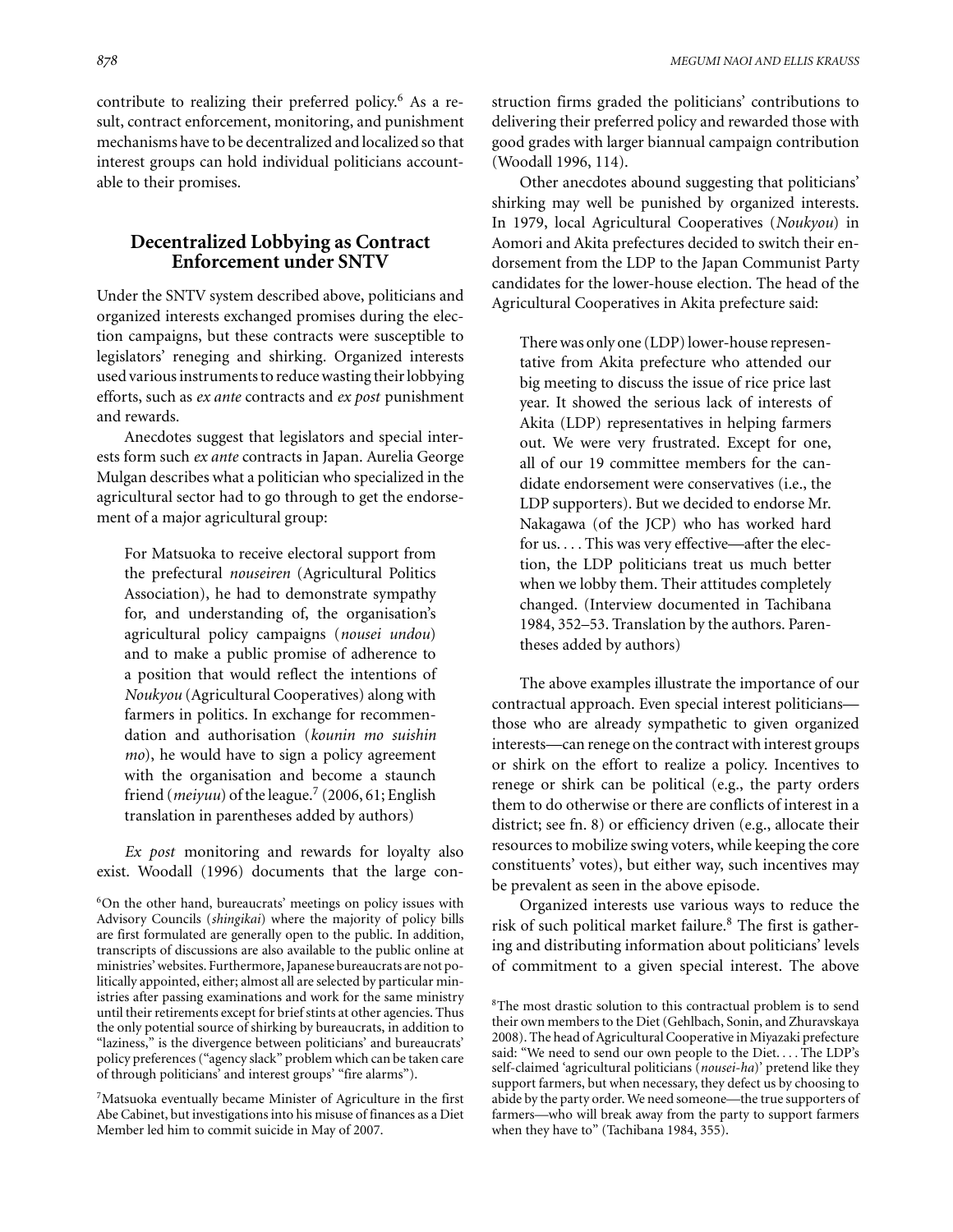examples suggest, indeed, that interest groups gather information about how serious politicians are committed by monitoring their levels of participation in the meetings and other activities in the Diet and in their constituencies. The organizational structures of interest groups affect their ability to gather and distribute information and monitor politicians' activities. Information and monitoring of the politicians' district activities and responsiveness to the local interests may be more costly to acquire and coordinate for centralized interest groups without local organizations than decentralized interest groups with both headquarters in Tokyo and local organizations in districts. This is due to the lack of transparency at the PARC meeting, as discussed previously, and local organizations' geographic proximity to local representatives.<sup>9</sup>

The second way to deal with the commitment failure is to effectively punish politicians who renege or shirk.<sup>10</sup> The organizational structures of interest groups affect their effectiveness to punish in two ways. First, decentralized interest groups can punish individual politicians running in electoral systems with local districts (SNTV or SMD) by withdrawing political support without coordinating their actions across districts. For instance, the anecdote of Akita prefecture demonstrates that while the national-level Agricultural Cooperative was a supporter of the LDP, the local-level offices had autonomy to make their own political decisions, e.g., endorsing a candidate from a different party. The local-level offices, not the national-level office, were the ones that were votemobilizing organs during the election campaigns.<sup>11</sup>

On the other hand, interest groups with centralized structure face several difficulties in monitoring and punishing politicians who did not deliver the promised policy benefits, particularly under a highly personalistic system like the SNTV system. Organized interests with a centralized structure, such as the Federation of Economic Organizations (*Keidanren*; big business's peak association), have used political donations as a means to reward or

punish the political parties. They lack, however, the decentralized mechanism to punish individual politicians running from majoritarian districts who renege or shirk. For instance, after the major defections by some LDP politicians to oppose the 2005 postal reform legislation, *Keidanren*'s president Okuda announced that "Overall, *Keidanren* supports the LDP, but how our member company deals with individual district cases is up to them." In other words, *Keidanren* can collectively act at the center on whether to grant political donations to political parties, yet they could not coordinate their actions across local districts to mobilize or withdraw political support.

It is thus likely that interest groups that have local organizations are more likely to lobby politicians because they are in a better position to monitor and punish a politician in his or her district.<sup>12</sup> Centrally organized groups without local organizations are more likely to go to the national bureaucracy to influence different stages of policymaking such as drafting and implementation of policies that were passed.

*H1*: Decentralized interest groups are more likely to lobby politicians than centralized interest groups without local organizations under the SNTV system before 1994.

#### **The Electoral Reform: SMD/PR System**

The electoral reform of 1994 to the SMD/PR system changed the policymaking environment in two ways: (1) broadening and diversifying the scope of constituents whom legislators need to target and (2) centralizing policymaking power to party leaders (see Table 1). The new SMD/PR system allocates 300 seats for SMD and 180 seats for a closed-list PR system with 11 regional blocks. Voters cast two votes, one for a candidate from the SMD district and another for a party, and these votes are separate.

First, under the SMD, a single representative must win and represent the whole district with a diverse constituency (Krauss and Pekkanen 2004, 10–12). This weakens legislators' incentives to pursue the personal vote and instead strengthens their incentives to build a broader, majoritarian coalition with diffused and organized interests. Second, since only one candidate from different parties competes for a seat, the reform strengthens legislators' incentives to pursue party label. The SMD also

<sup>9</sup>For instance, Agricultural Cooperatives that have headquarters in Tokyo and local organizations in all of the 47 prefectures have better ability to monitor and enforce contracts than an Association of Mega Banks which only has headquarters in Tokyo. The proximity of local organizations to the Diet Member (favor giver) also allows him or her to monitor the interest groups' living up to their side of the bargain too, making commitments more credible and monitoring more effective. See Stokes (2005).

<sup>&</sup>lt;sup>10</sup>Politicians also have various ways to avoid the punishment, such as to shift blame to bureaucracy, opposition parties, foreign countries ("*gaiatsu*"; see Schoppa 1997), or intraparty conflicts.

<sup>&</sup>lt;sup>11</sup>Indeed, Tachibana (1984) suggests that the Agricultural Cooperative is decentralized fiscally and politically despite its formal rule that "all the members have to abide by the headquarter's (*chuoukai*) orders" (355).

<sup>&</sup>lt;sup>12</sup> Another reason for why interest groups with local organizations are more likely to lobby politicians is that the proximity makes it easier to access politicians. The "access" argument remains insufficient, however, because the majority of lower-house representatives spend half of their time in Tokyo and the other half in their own districts, and the majority of organized interests surveyed have headquarters or local branches in Tokyo.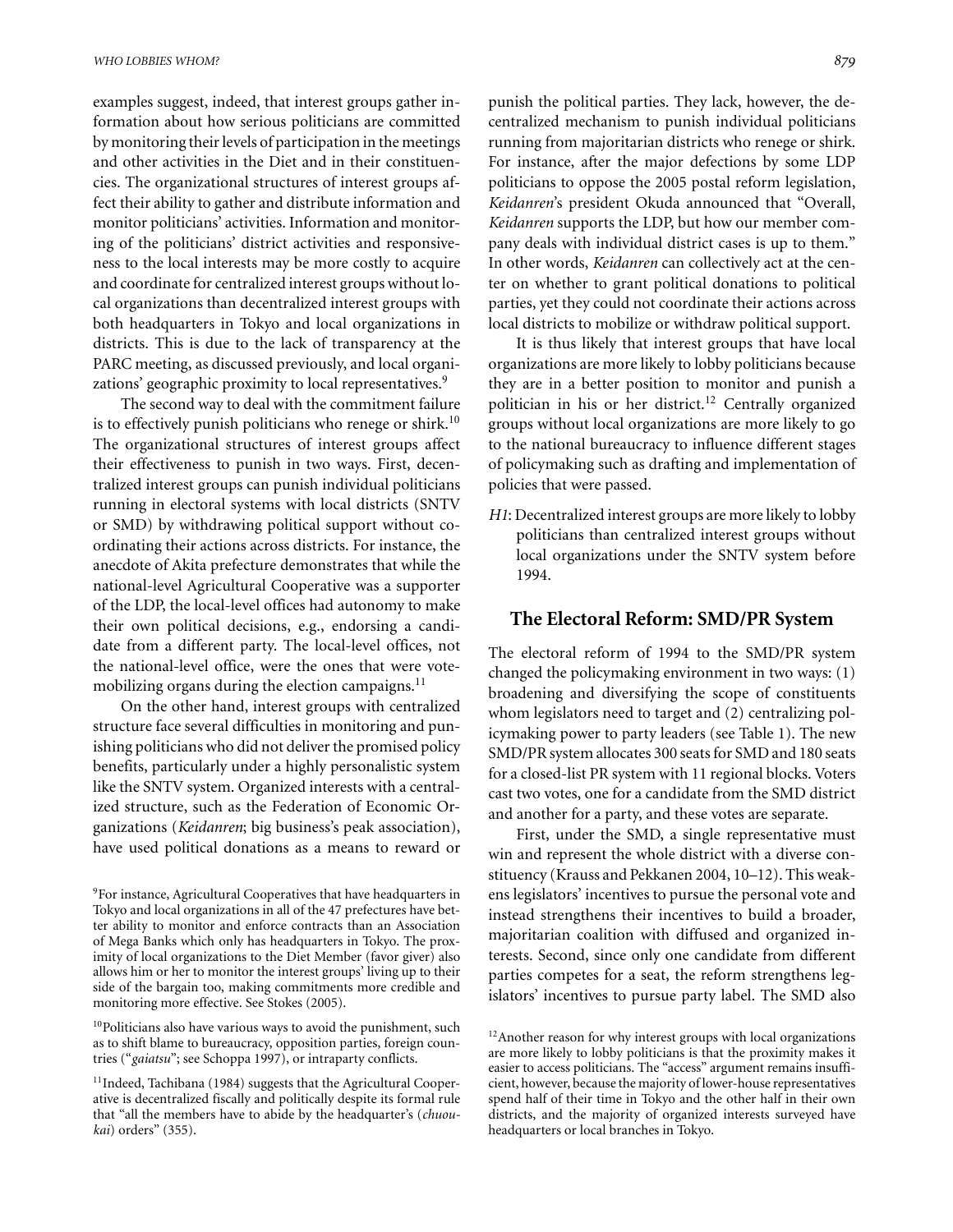

**TABLE 1 Policymaking Environment and Lobbying Strategies**

centralizes the power structure within parties because legislators depend on party nominations to win seats (Asano 2006). Third, under the closed-list PR, the parties choose the candidates and their ranking on the list. Thus, parties have greater control over their individual legislators than when they were under SNTV (Shugart 2001). Voters also must cast a vote for a party under a PR system, which weakens the tie between individual legislators and electorates.

Legislative organizations adapt to legislators' new incentives shaped by the electoral reform (Pekkanen, Nyblade, and Krauss 2006). After the electoral reform bill was passed, the LDP stopped limiting its representatives' PARC affiliations to a maximum of four committees and allowed anyone to join as many committees as he or she wished. The LDP recognized that its representatives need to be more policy generalists to win single-member districts (Krauss and Pekkanen 2004, 17–20). The policymaking power has also shifted from individual politicians to party leaders and the cabinet ("centralization"; Muramatsu and Kume 2006). Table 1 summarizes our expectations of how the policymaking environment shapes lobbying strategies before and after the electoral reform.

Interest groups should adapt their lobbying strategies to legislators' new incentives. First, the centralization of policymaking means that the effectiveness of the decentralized monitoring and punishment mechanism (i.e., withdrawing votes or candidate endorsement in a district) should decrease under the SMD/PR system. The decentralized punishment is less effective for the regional block PR portion as it encompasses more diverse sectors and geography than the previous SNTV districts. The SMD portion also forces representatives to build broader majoritarian coalitions in constituencies than under SNTV (McGillivray 1997, 2004; Rogowski and Kayser 2002).<sup>13</sup> This means that decentralized interest groups will continue to lobby SMD representatives via local organizations, although this incentive might be weaker than under SNTV as they face more difficulty monitoring and enforcing a contract with legislators in districts. Instead, decentralized groups will also begin lobbying legislators through the central channel (i.e., headquarters) to influence the party decisions. On the other hand, we would expect that the centralized interest groups lobby politicians more than the previous two surveys. This is because they can use the centralized punishment mechanisms, i.e., using PR votes to political parties under the new electoral system. Thus Japan's mixed electoral system provides incentives for interest groups to centralize their lobbying strategies. These expected changes lead us to hypothesize:

*H2*: Centralized interest groups will be more likely to lobby politicians after the reform than in the previous SNTV period. Decentralized groups will be more likely to centralize their lobbying strategies

13McGillivray (1997, 2004) also demonstrates that in majoritarian systems, legislators are more likely to target core supporters under a weak party discipline, while they are more likely to target swing voters under a strong party discipline. While this theory offers predictions regarding legislators' targeting incentives (the vertical axis of our  $2\times 2$  shown in Table 1), we could derive consistent predictions on our enforceability of contracts from it. While targeting swing voters can mean lower enforceability with individual legislators, strong party discipline means party functions as a reliable enforcer of the contract—thus, centralization of lobbying strategies.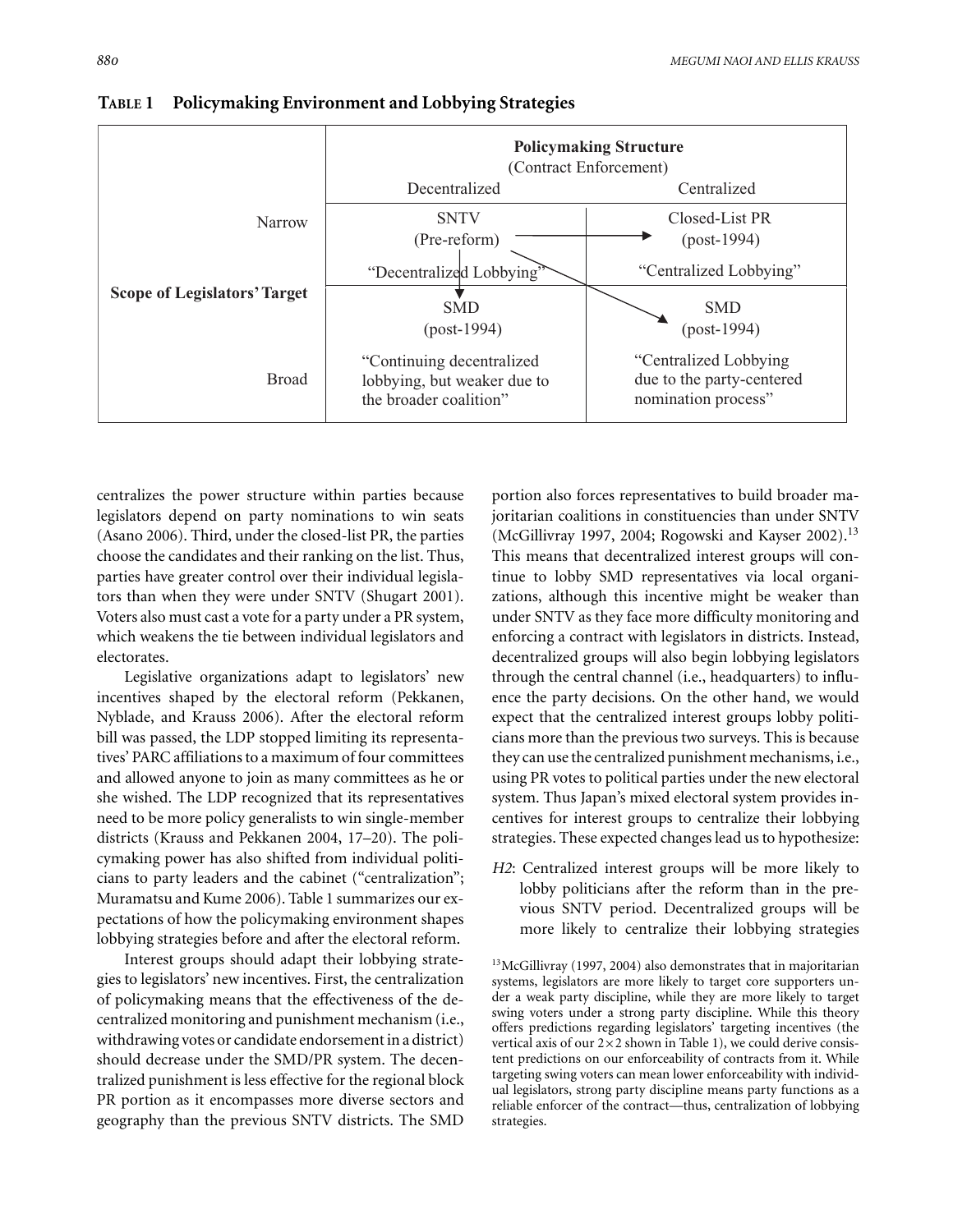| <b>Organizational Structures</b> | <b>Instruments</b>                                                         | Survey 1<br>1980<br><b>SNTV</b>  | Survey 2<br>1994 (1993)<br><b>SNTV</b> | Survey 3<br>2003<br><b>SMD/PR</b> |
|----------------------------------|----------------------------------------------------------------------------|----------------------------------|----------------------------------------|-----------------------------------|
| Local Org<br>(Decentralized)     | <b>Decentralized</b><br>-voting<br>-candidate endorsement                  | $^+$                             | $^{+}$                                 | Weaker effects                    |
| No Local Org<br>(Centralized)    | -political funds<br><b>Centralized</b><br>-party votes<br>-political funds | difficult due to<br>coordination | difficult due to<br>coordination       | $^{+}$                            |

*Note*: + refers to effectiveness of instruments.

by shifting allocation of lobbying efforts from local organizations to the central office than in the previous period.

*Corollary 2–1*: Thus differences between centralized and decentralized interest groups will be reduced after electoral reform compared to the previous SNTV period.

Another major institutional reform that may increase the effectiveness of the centralized punishment mechanism (i.e., withdrawing campaign contribution or party votes) is the 1994 campaign finance reforms—passed along with the electoral reform—that restricts the contributions of organizations to individual politicians. The revision of the Regulation on Political Funds (*Seiji Shikin Hou Kisei*), which was phased in during 2000, limits organized interests' political donations in two ways. First, organized interests or a firm can contribute the maximum of 50 million Yen per one political party and a total of 100 million Yen per year. Second, the revision also limits the channels in which organized interests can contribute political donations. Direct donations to individual politicians are prohibited after the revision (Ministry of Internal Affairs and Communication 2009) as are donations to party factions that used to distribute funds to the individual politician. Much of the campaign funding now is routed through the political party. Therefore, campaign finance reform should reinforce the effect of electoral reform on lobbying: for the centralized interest group, their ability to punish politicians via the campaign contribution route should increase after the reform; on the other hand, decentralized groups' ability to punish individual politicians may diminish, and they might channel campaign contribution via the central office after the reform.14

*H3*: After campaign finance reforms, centralized groups will be more likely to lobby politicians than they were before the reform.

The above hypotheses are summarized in Table 2.

## **Data and Method**

The three interest group surveys conducted by the Muramatsu-Kume group in 1980, 1994, and 2003 provide data on 200–300 interest group organizations for each survey that ranges from peak associations of various industries to nongovernmental organizations and religious groups. The surveys were conducted by a professional survey research firm in Japan on a sample of interest group leaders. The sampling procedure is described in detail in the appendix. We use each interest group organization as a unit of analysis and analyze their choice of lobbying venues and intensity for each of the three surveys.<sup>15</sup> The models estimated have the following structure:

Lobbying Politicians*i*

- $= \beta_1$  ORGANIZATIONAL STRUCTURES *i*
- $+ \beta_2$  RESOURCES *i*
- $+ \beta_3$  ISSUES/SECTORS  $i + \varepsilon_i$

Our first data point (1980) is the height of the LDP dominance. Our second data point (1994) is right after the LDP lost power briefly, but since the survey asks interest groups about the time period *prior* to electoral reform, it is about the early 1990s period when the LDP had been

<sup>&</sup>lt;sup>14</sup>Taniguchi (1999) argues that due to loopholes in this law, interest groups can contribute unlimited donations to local party

branches, which are essentially run by individual legislators. We lack the data to test whether organized interests' political donations to local branches increased or decreased due to the campaign finance reform.

<sup>&</sup>lt;sup>15</sup>See fn 22 for detailed discussion of why we did not pool data across three surveys.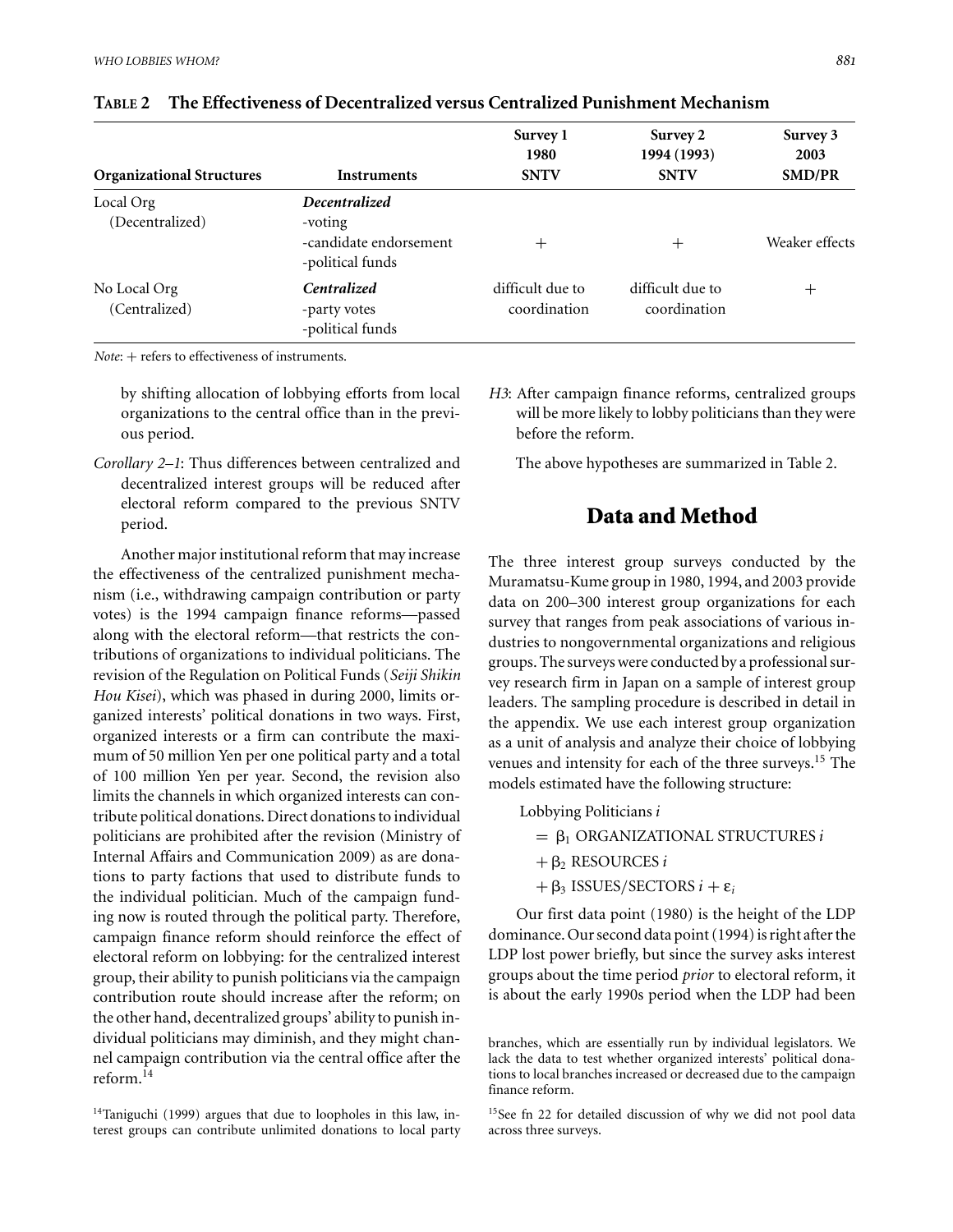in power for almost 45 years. Our third data point is 2003 when the LDP had been back in power about eight years and after electoral reform with two elections under the new mixed electoral system. These data provide a detailed picture of the interest groups' lobbying activities in which 339 of 734 are the same interest groups over a quarter of a century. To capture both the venue choice and intensity of the lobbying activities, we use two different operationalizations of "venue selection" as our dependent variable.

## **The Dependent Variable: Relative versus Absolute Choice of Venues**

While existing studies tend to theorize multiple venues are mutually exclusive, i.e., interest groups choose one venue or the other, in reality, the choice of venue is rather relative. The majority of interest groups lobby both politicians and bureaucracy but strategically allocate their lobbying resources—such as time and human capital—to these venues to maximize their chances of achieving policy goals. In order to capture the interest groups' decision, we create an index of relative allocation of interest groups' resources for lobbying politicians versus bureaucrats. We do so by using the following question:

When your group approaches an administration, how often do you contact people in the following positions?

Respondents choose their level of frequency of contact on a 5-point scale (1: Very Frequent; 2: Frequent; 3: Not so often; 4: Rare; and 5: Not at all) for each of the following 10 positions: (1) Prime Minister, (2) Chief Cabinet Secretary, (3) Minister, (4) Deputy Minister, (5) Parliamentary Vice-Minister, (6) Permanent Vice-Minister, (7) Director, (8) Section Manager, (9) Assistant Section Manager, and  $(10)$  Chief Clerk.<sup>16</sup>

We categorize these 10 positions into two groups, one with positions held by politicians (1 to 5) and by bureaucrats (6 to 10).<sup>17</sup> We transform this five-scale response so that the higher the value, the more frequent an interest group contacts a given position (4. Very Frequent, 3. Frequent, 2. Not so often, 1. Rare, 0. Not at all). We aggregate these data on the frequency of contacts by interest groups with politicians (variable named *"Pol Contact"*) and bureaucrats (*"Bu Contact"*) and calculate the total frequency of contacts for each interest group per survey. Then we calculate the percentage of the total contacts with politicians ("%*Pol Contact*"). The percentage variable is only calculated for the second (1994) and the third surveys (2003) because the first survey (1980) only includes two political positions (Prime Minister and Ministers) in the questionnaire and thus lacks comparability. Second, we separately analyze the level of lobbying activities (as opposed to the relative allocation) to politicians and bureaucrats using the same covariates to see whether there is a systematic difference in characteristics of interest groups that lobby politicians and that lobby bureaucracy.

Our main independent variable is whether an interest group has local organizations that could potentially make independent decisions about candidate endorsement, vote switching, or campaign contribution to legislators. We proxy the centralized versus decentralized organizational structure with interest groups' response to a questionnaire on whether the interest group has local organizations or not (variable named "*Local Org*"). While the majority of interest groups that have local organizations in these surveys have headquarters in Tokyo, we differentiate groups that have headquarters in Tokyo and groups that have headquarters outside of the Tokyo vicinity to parse out Walker's (1991) access argument from our organizational structure argument. *"No Tokyo HQ"* takes a value of one if a group has headquarters outside of the Tokyo vicinity and zero otherwise.<sup>18</sup>

## **Alternative Hypotheses and Controls**

*Organizational Resources***.** The first alternative hypothesis we test is that the interest groups' organizational resource might better account for lobbying patterns

18These *No Tokyo HQ* organizations tend to be religious or civil society groups.

<sup>&</sup>lt;sup>16</sup>A potential issue with using this questionnaire is that it limits the universe of "bureaucrats and politicians" to those who hold important positions in a government. The benefit of using this question, on the other hand, is that it captures groups' contacts with politicians and bureaucrats that actually *matter* for policymaking and implementation. Moreover, Deputy Minister and Parliamentary Vice Ministerial positions are usually given to junior to mid-career politicians (mean numbers of terms served are three). Another advantage of using this questionnaire is its specificity regarding which government positions interest groups contact. While a questionnaire such as "how often do you contact politicians (or bureaucrats)" (this question does not exist in this survey) may seem better because it captures interest groups' contact with a broader spectrum of politicians and bureaucrats, defining who constitutes politicians or bureaucrats is often ambiguous and may suffer from the lack of comparability across interest groups' responses.

 $17$ There have been three ministerial positions during the three survey periods that were held by nonelected members: Saburo Ohki (Minister of Foreign Affairs, 1980), Ryoko Akamatsu (Minister of Education, 1994), and Heizo Takenaka (Minister of Finance Related Matters, 2003). We tried to test the effect of having nonelected ministers on an interest group's lobbying strategy, but we were unable to test it due to the lack of panel data on interest groups that fall under jurisdictions of these three ministries.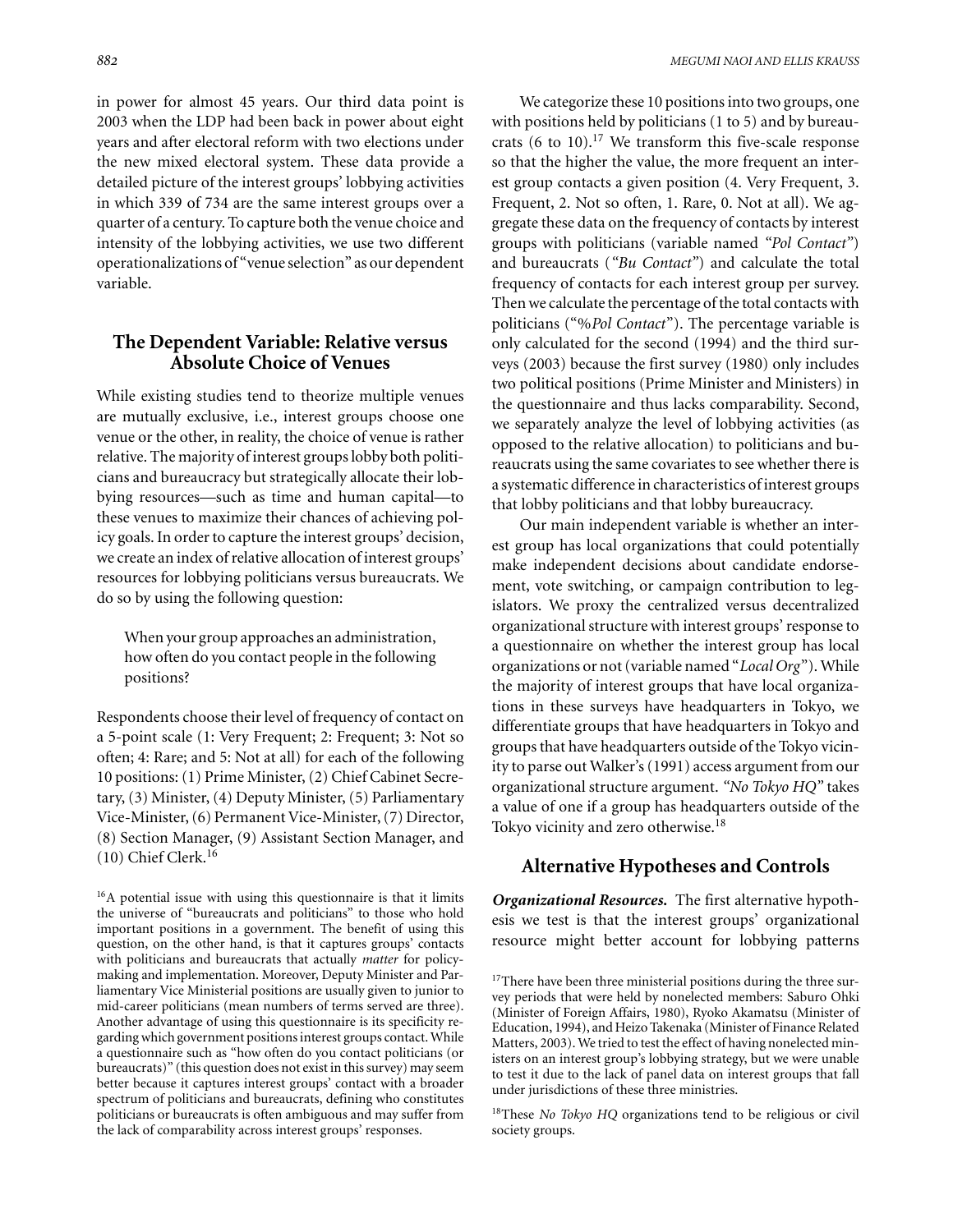(de Figueiredo and de Figueiredo 2002; Olson 1965). In particular, groups that provide organized votes or campaign contribution might prefer to go through a political route while weaker interests might prefer to go through an administrative route. We include three variables. The larger the size of membership (logged *"ln membership"*), the more likely that an interest group lobbies politicians.<sup>19</sup> We also expect that the number of special interest politicians who represent a given sectoral interest (*"Policy Tribes"*) should have positive effects on the interest group's decision to lobby politicians. The data on special interest politicians is matched with eight different types of sectoral interests, such as agriculture, welfare, industry and economy, defense, and labor.<sup>20</sup> Alternatively, groups may either send current members to parliament or appoint legislators on their executive board to enhance their connections with politicians. *"Current MPs"* takes a value of one when a group's member is a member of parliament and zero otherwise.

We also include two variables that measure the strength of interest groups' connections with bureaucrats. *"Advisory Council (Shingikai)*" takes a value of one when a group has a membership at advisory councils at ministries where potential legislations are discussed with bureaucrats and experts. "*Retirement position"* takes a value of one when a group offers a retirement position for government officials (*Amakudari*), and zero otherwise. Finally, a long time-horizon and repeated interaction among actors make monitoring and enforcement of contracts with politicians easier (Axelrod 1984; Grief, Milgrom, and Weingast, 1994; Snyder 1992).Thus, the age of the interest group as of the survey date is calculated by the year of the survey minus the year of the organization's establishment ("*Group Age*").

*Issue Areas and Sectors***.** The second alternative hypothesis is that the sectoral or issue characteristics affect interest groups' lobbying strategies (Alt et al. 1999; Hiscox 2002; Magee, Brock, and Young 1978). We include a dummy variable for interest groups in agriculture (*"Agriculture"*), industry (*"Industry"*), and labor (*"Labor"*) to control for the sectoral and issue effects. Sectoral dummies also allow

19We dealt with missing values for the membership variable as follows. If a given group's membership information is available for the second or third waves of the survey, we use its response to a questionnaire on its membership during the past 20 years in a 10-year interval.

20Special interest politicians (policy tribes or *"zoku"*) were defined and operationalized as those veteran politicians who have served in key executive positions such as the party's Policy Affairs Research Council (PARC), Diet Committees, and subcabinet and cabinet positions over time in a particular issue area. We follow the coding of Satō and Matsuzaki (1987) and Inoguchi and Iwai (1987).

us to identify any agency slack that exists between a particular Ministry and legislators (McCubbins and Schwartz 1984). We expect that agricultural interests will consistently select politicians more than bureaucrats to lobby. Conversely, industry organizations with its diversity and dispersion across different electoral districts will choose to lobby bureaucrats more, as will labor since it has few close connections to the conservative  $LDP<sub>1</sub><sup>21</sup>$  We also include a dummy variable ("SM-sized *Industry*") for organizations dominated by small and medium-sized firms as small to medium-sized firms are more likely to be geographically concentrated in districts, and they have been a strong supporter of the LDP.

The sectoral analysis is insufficient when globalization—freer movement of goods, capital, and labor—generates economic winners and losers

21Surprisingly, labor groups' contact scores with politicians holding important positions in the government do not differ systematically from non-labor groups or even from agricultural groups which have been known to have close connections with the LDP (see table below). However, if we use another set of questionnaires, which asks groups' frequency of contacts with each of the major political parties, labor groups do lobby opposition party politicians more than other groups, especially the DPJ and SDP politicians (see figure below). Those who study Japanese labor politics have shown that labor achieved their desired policy outcomes (e.g., higher wages and unemployment insurance) through within-enterprise labor unions, *not* through nationally organized labor unions or the opposition parties (Kume 1998).

|             | 1980 | 1994 | 2003 |
|-------------|------|------|------|
| Labor       | 1.50 | 1.41 | 1.40 |
| Non_Labor   | 1.47 | 1.26 | 1.33 |
| Agriculture | 1.48 | 1.26 | 1.24 |

*Note*: An ordinal variable ranging from 0 to 3.

**Labor versus Agricultural Groups: Party-Level Contact Scores for the Third Survey (0: Not at all to 4: Very often)**



LDP: Liberal Democratic Party DPJ: Democratic Party of Japan (the largest opposition party) SDP: Social Democratic Party JCP: Japan Communist Party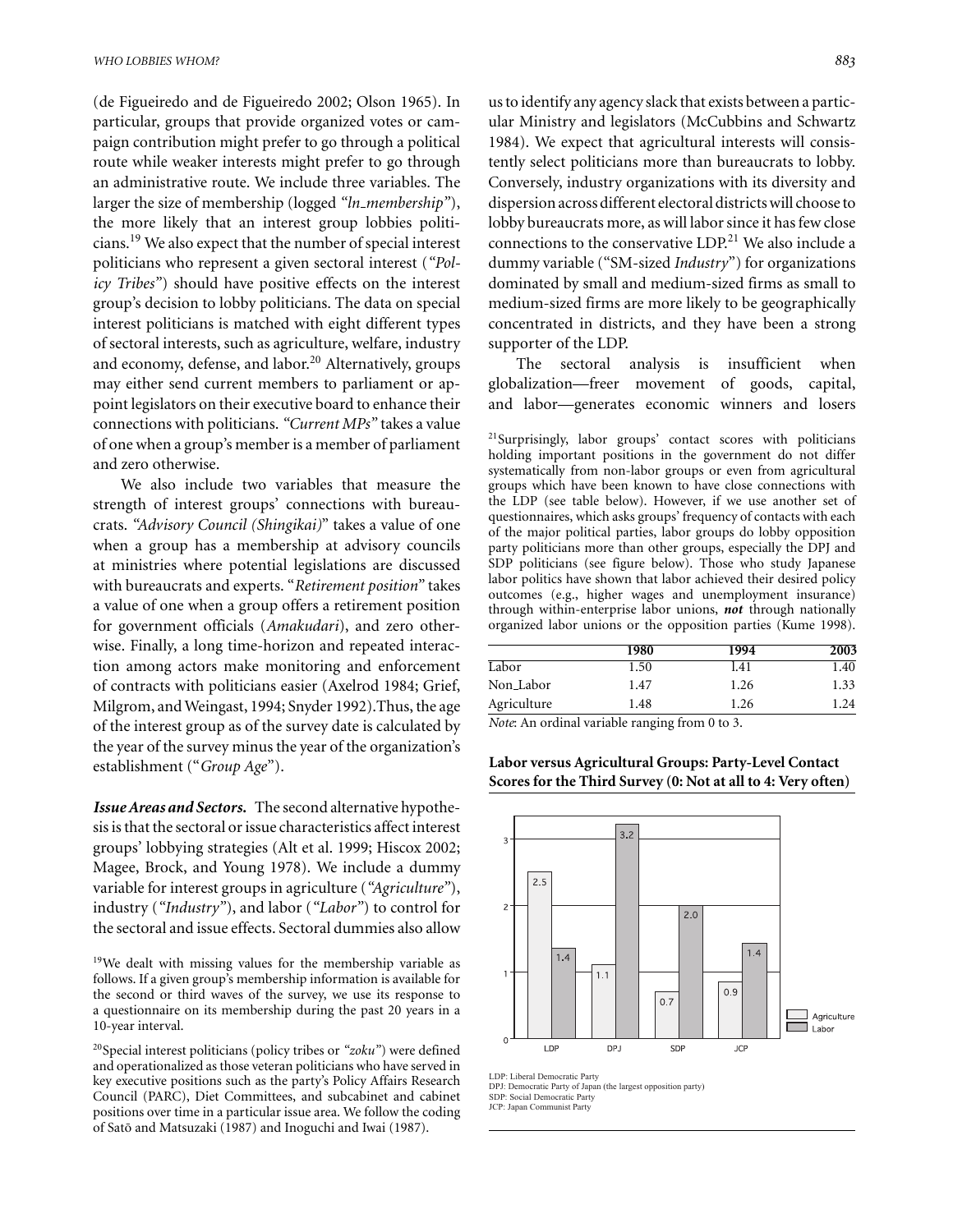| Variable               | Obs | Mean       | Std. Dev. | Min              | Max      |
|------------------------|-----|------------|-----------|------------------|----------|
| Pol Contact (survey 1) | 252 | 1.357143   | 1.06344   | $\theta$         | 3        |
| Pol Contact (survey 2) | 247 | 1.283401   | 1.119237  | $\Omega$         | 3        |
| Pol Contact (survey 3) | 235 | 1.344681   | 1.152998  | $\Omega$         | 3        |
| Bu Contact (survey 1)  | 252 | 1.563492   | 1.013817  | $\Omega$         | 3        |
| Bu Contact (survey 2)  | 247 | 1.566802   | 1.071902  | $\Omega$         | 3        |
| Bu Contact (survey 3)  | 235 | 1.625532   | 1.072275  | $\Omega$         | 3        |
| % Pol Contact          | 692 | $-3.31192$ | 4.72913   | $-11.51292$      | 11.51292 |
| Local Org              | 724 | .7348066   | .4417413  | $\boldsymbol{0}$ | 1        |
| No Tokyo HQ            | 734 | .020436    | .1415827  | $\Omega$         | 1        |
| ln_membership          | 516 | 10.40358   | 2.983749  | 3.135494         | 16.86194 |
| Current MPs            | 713 | .2328191   | .4229246  | $\theta$         | 1        |
| Policy Tribes          | 734 | 16.30654   | 24.08568  | $\theta$         | 83       |
| Advisory Council       | 729 | .6406036   | .480153   | $\Omega$         | 1        |
| Retirement             | 727 | .2572215   | .4374034  | $\theta$         |          |
| Subsidy                | 721 | .221914    | .4158221  | $\Omega$         |          |
| Group Age              | 725 | 35.56828   | 18.62074  | 2                | 125      |
| Regulation             | 706 | 1.338527   | 1.282778  | $\Omega$         | 3        |
| Agriculture            | 734 | .113079    | .3169053  | $\Omega$         |          |
| Labor                  | 734 | .1566757   | .3637427  | $\theta$         |          |
| SM-sized Industry      | 252 | .1944444   | .39656    | $\Omega$         |          |
| International          | 470 | .106383    | .3086557  | $\overline{0}$   |          |

**TABLE 3 Descriptive Statistics**

within a sector (Milner 1988). We expect that those who stand to benefit from globalization are more likely to go to bureaucrats as they tend to have the upper hand in negotiating with foreign countries (Davis 2003, 2004), while those who stand to lose are more likely to go to politicians for compensation and protection. To test this, a variable *"International"* is included which takes a value of one when a group has a foreign office and zero otherwise.

We also control for the nature of contacts between interest groups and bureaucrats/politicians. *"Subsidy"* takes a value of one and zero otherwise when interest groups receive subsidy from the government. In order to test whether heavily regulated groups are more likely to go to bureaucrats, we create an index of regulation (*"Regulation index"*) by aggregating the interest group's zero (*No*) and one (*Yes*) response to the following three questions: "Do you receive a license or permission from a government?", "Are you a subject of legal regulations by a government?", and "Do you receive administrative guidance from a government?" A detailed description of these variables is in Table 3.

The electoral reform of 1994 is an intervening variable that affects the relationship between the characteristics of interest groups and their lobbying strategies. We analyze

each survey separately and infer the effects of the electoral reform by deducing expected changes in the types of interest groups that go to politicians or bureaucrats between the 1994 and the 2003 surveys.<sup>22</sup>

#### **Estimations**

Our first dependent variable is an aggregation of six to 10 "contact scores" with politicians and bureaucrats. Since a response category for each of the questionnaires ranges from zero ("not at all") to four ("very often"), the total contact score is an ordered, categorical dependent variable that can theoretically range from zero to 40 (four

<sup>&</sup>lt;sup>22</sup> Alternatively, we pooled the data across the three surveys and include interaction terms between each of the three survey-year dummy variables (0–1) and our main independent variable *Local Org* (0–1). The results confirm our theory. Despite the pooled model's confirmation of our theory, however, we present separate models for each of the three surveys for the following three reasons: (1) parameter heterogeneity issue (see Heinline 2008; Western 1998), (2) difficulty interpreting the substantive effects of interaction terms in ordered logit models (see Ai and Norton 2003, 129), (3) a better way to present our results leveraging 144 groups that were consistently surveyed in the second and third surveys (see Figure 1).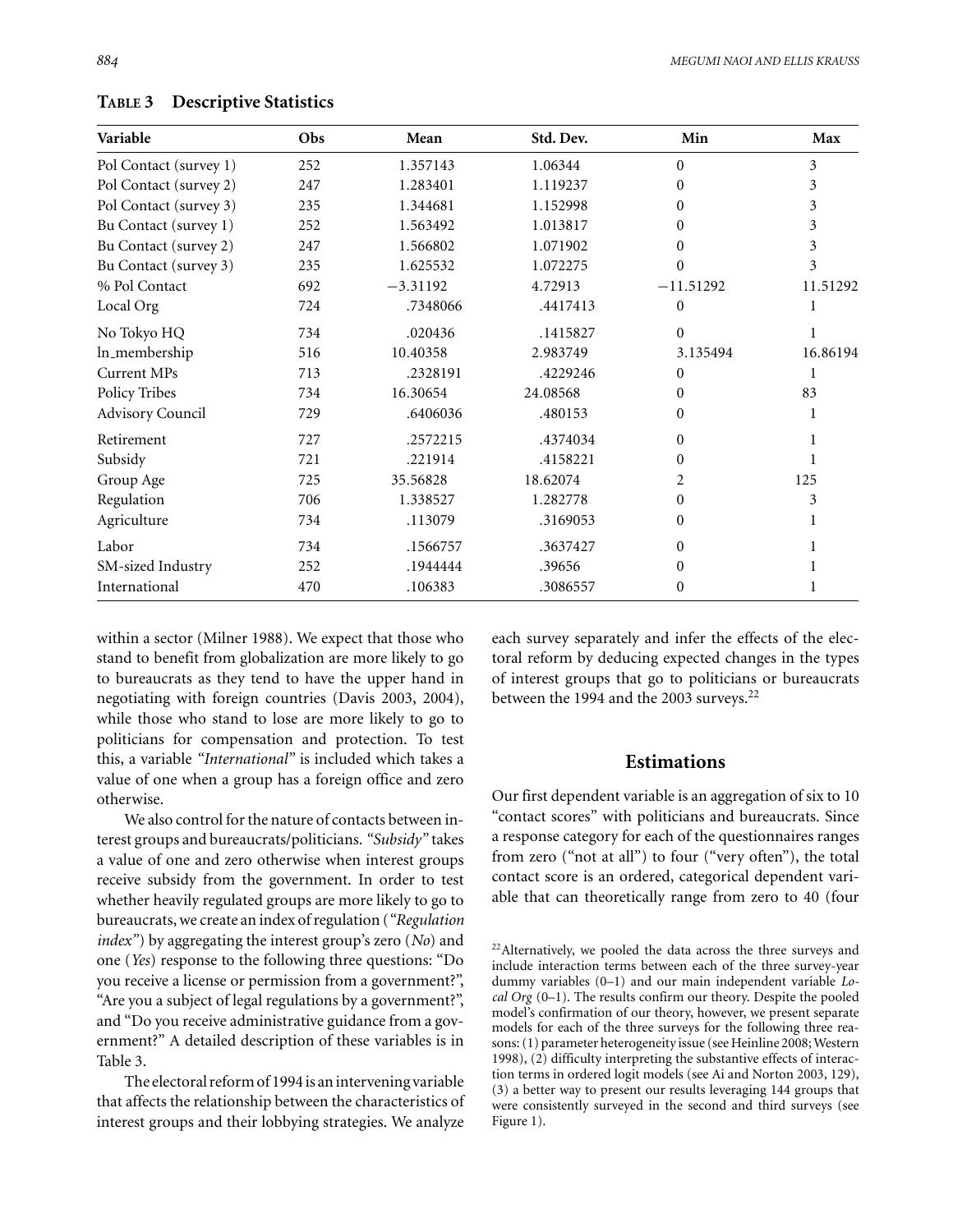multiplied by ten). We categorize the data into four levels of contact (0: not at all; 1: sometimes; 2: frequent; and 3: very frequent) and analyze the data with an ordered logit estimation. Our second dependent variable is the allocation of lobbying efforts to politicians relative to bureaucrats as described previously. This is a continuous percentage variable ranging from zero to one and is transformed as follows  $Ln_Y = ln(Y/(1 - Y))$  to allow OLS estimation (*"perc pol contact"*).23

## **Results**

Tables 4 to 7 show coefficients estimates of variables on the choice of lobbying strategies. The results lend strong support to our organizational structure argument even after controlling for organizational resources, issue areas, and the nature of contacts. We discuss specific results below.

## **Organizational Structures: Centralized versus Decentralized Groups**

Table 4 shows the results on the frequency of contacts with politicians. The effects of organizational structures of interest groups are significant for their decisions to lobby politicians under the SNTV system. Under the SNTV system, decentralized interest groups are more likely to go to a political route when they lobby than centralized interests, confirming Hypothesis 1. The results are robust with relative operationalization of "lobbying politicians" as presented in Table 5.

The substantive impact of the effects of the organizational structures on lobbying is quite large. Table 6 presents the simulated effects of groups having local organizations on their frequency of lobbying with legislators. During the second survey (1994), the predicted probability of centralized interest groups not contacting legislators at all  $(Y = 0)$  is 33% higher than decentralized interest groups. On the other hand, the predicted probability of decentralized interest groups contacting politicians "sometimes" is 40% compared to centralized groups' 18%. The probability of contacting politicians "frequently" is 12% for decentralized groups and 3% for centralized groups. In Table 5, a one-unit shift from no local organization to having local organizations increases the relative allocation of lobbying efforts to politicians around 44 percentage points (e.g., 6–50%) in the second survey.

<sup>23</sup>We thank Langche Zeng for suggesting this.

| TABLE 4 Ordered Logit Estimates of the |
|----------------------------------------|
| Frequency of Lobbying with             |
| <b>Legislators (Controlling for</b>    |
| <b>Bureaucratic Contact)</b>           |

|                                  | 1980         | 1994         | 2003         |
|----------------------------------|--------------|--------------|--------------|
| <b>Organizational Structures</b> |              |              |              |
| Local Org                        | 0.926        | 1.635        | 0.684        |
|                                  | $(2.02)$ **  | $(3.72)$ *** | (1.57)       |
| No Tokyo HQ                      |              | $-31.793$    | 3.454        |
| ("Access")                       |              | (0.00)       | $(3.28)$ *** |
| <b>Organizational Resources</b>  |              |              |              |
| ln_membership                    | 0.031        | 0.167        | $-0.109$     |
|                                  | (0.56)       | $(2.63)$ *** | (1.57)       |
| Current MPs                      | 0.688        | 0.342        | $-0.403$     |
|                                  | $(1.95)^*$   | (0.91)       | (0.90)       |
| Policy Tribes                    |              | $-0.004$     | 0.008        |
|                                  |              | (0.60)       | (0.79)       |
| <b>Advisory Council</b>          | 0.669        | 0.467        | 0.334        |
|                                  | $(2.06)$ **  | (1.31)       | (0.82)       |
| Retirement                       | 0.313        | 0.197        | $-0.424$     |
|                                  | (0.64)       | (0.47)       | (0.93)       |
| Group Age                        | 0.021        | 0.050        | 0.016        |
|                                  | (1.48)       | $(4.49)$ *** | (1.52)       |
| <b>Sectors and Issues</b>        |              |              |              |
| Subsidy                          | $-0.521$     | $-0.044$     | 0.006        |
|                                  | (1.35)       | (0.11)       | (0.01)       |
| Regulation                       | $-0.102$     | $-0.393$     | $-0.488$     |
|                                  | (0.83)       | $(2.44)$ **  | $(2.94)$ *** |
| Agriculture                      | $-0.545$     | $-1.346$     | 0.109        |
|                                  | (0.97)       | $(2.23)$ **  | (0.22)       |
| Labor                            | $-0.490$     | $-0.383$     | $-0.593$     |
|                                  | (1.23)       | (0.82)       | (0.68)       |
| <b>Bu Contact</b>                | 0.334        | 0.268        | 0.378        |
|                                  | $(6.05)$ *** | $(6.48)$ *** | $(6.93)$ *** |
| SM-sized Industry                | 0.121        |              |              |
|                                  | (0.30)       |              |              |
| International                    |              | 1.077        | 0.503        |
|                                  |              | (1.40)       | (0.82)       |
| $cut_1$                          | 4.020        | 6.009        | 2.676        |
|                                  | (0.855)      | (1.044)      | (0.925)      |
| $cut_2$                          | 5.676        | 8.064        | 4.219        |
|                                  | (0.905)      | (1.141)      | (0.976)      |
| $cut_3$                          | 7.482        | 9.758        | 5.644        |
|                                  | (0.967)      | (1.208)      | (1.028)      |
| Obs                              | 184          | 173          | 134          |

Absolute value of z statistics in parentheses.

<sup>∗</sup> significant at 10%; ∗∗ significant at 5%; ∗∗∗ significant at 1%. No Tokyo HQ is dropped from the model (1) due to collinearity.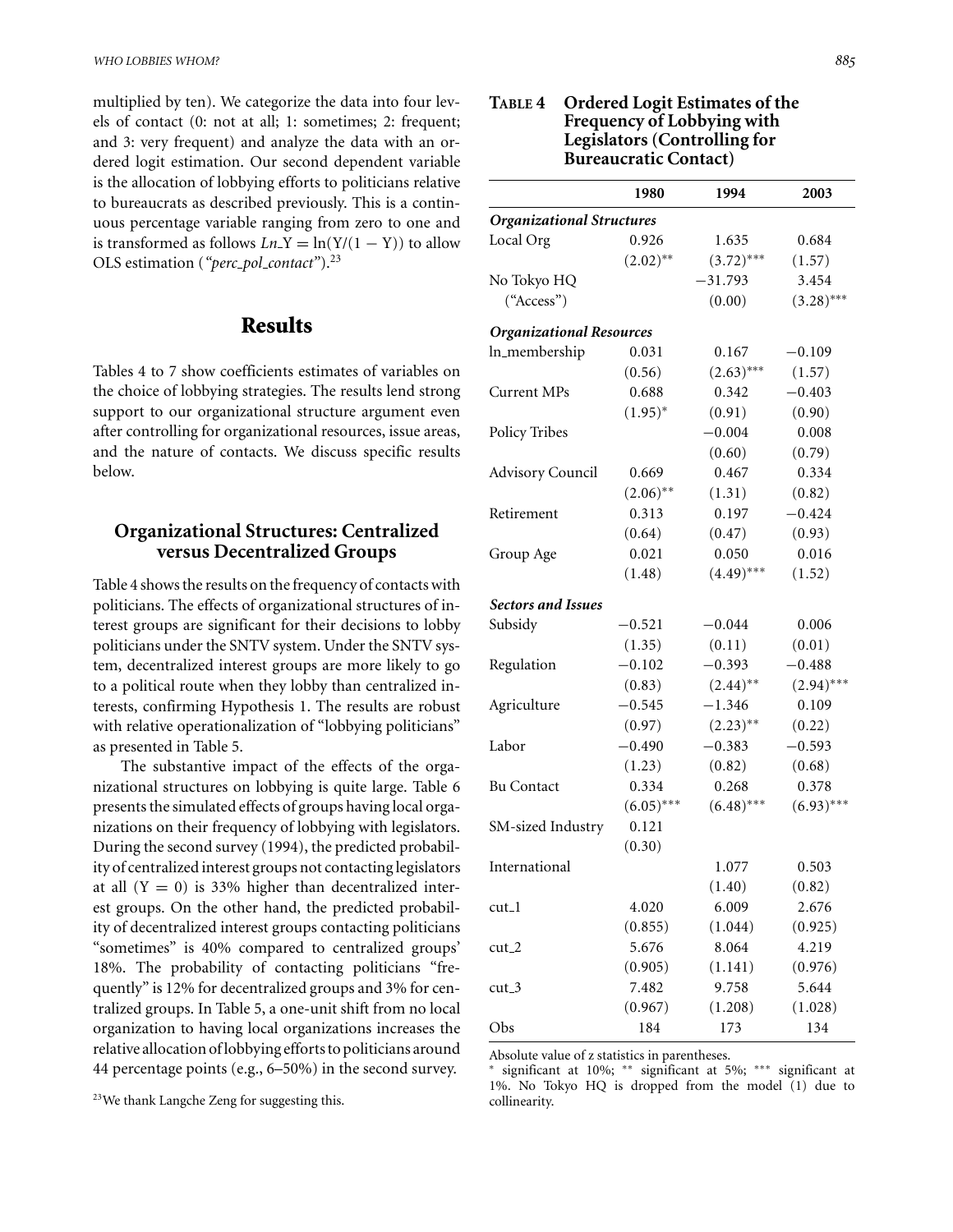|                   |                 | No Local | First      |
|-------------------|-----------------|----------|------------|
|                   | Local Org $(1)$ | Org(0)   | Difference |
| Not at All $(0)$  | 0.448           | 0.780    | $-0.333$   |
|                   | (0.144)         | (0.118)  | (0.093)    |
| Sometimes (1)     | 0.397           | 0.180    | 0.217      |
|                   | (0.084)         | (0.091)  | (0.074)    |
| Frequent $(2)$    | 0.120           | 0.031    | 0.089      |
|                   | (0.06)          | (0.024)  | (0.044)    |
| Very Frequent (3) | 0.035           | 0.008    | 0.027      |
|                   | (0.024)         | (0.008)  | (0.019)    |

### **TABLE 5 Simulated Effects of Groups Having Local Organizations on the Frequency of Lobbying with Legislators (1994 Survey)**

*Note*: The ordered logit estimates are from Table 4. The predicted probabilities are simulated using CLARIFY software available at http://gking.harvard.edu/clarify. Standard errors in parentheses.

### **The Effect of Electoral Reform**

After the electoral reform (2003), the overall intensity of lobbying with politicians has increased. Among the 144 groups that were consistently surveyed for the second and the third survey, the average contact scores have increased three points on a 16-point scale (3.7 to 6.9). This is consistent with our contractual approach that interest groups are more likely to lobby politicians when enforceability of contract is high under the centralized policymaking system.

We find no systematic evidence that decentralized interest groups are more likely to lobby politicians than centralized interests. This is consistent with our Hypothesis 2 that under the mixed SMD/PR system, the effectiveness of the decentralized punishment mechanism via voting or endorsing a candidate in SM districts declines, and the effectiveness of the centralized punishment via campaign contribution or mobilizing/withdrawing PR party votes increases. Indeed, the effects of decentralized versus centralized structure diminish after the electoral reform. Figure 1 presents the frequency of contacts with politicians before and after the reform for the 144 groups that were consistently surveyed for the second and third survey. Centralized groups have increased their contact scores substantially by 63%, while decentralized groups moderately increased their contact scores by 18%, which confirms H2 and H3.

#### **Who Contacts Bureaucrats?**

Table 7 presents results on the frequency of interest groups' contacts with bureaucrats using the same

## **TABLE 6 Ordered Logit Estimates of the Frequency of Lobbying with Bureaucrats**

|                                  | 1980         | 1994         | 2003         |
|----------------------------------|--------------|--------------|--------------|
| <b>Organizational Structures</b> |              |              |              |
| Local Org                        | 0.548        | 0.125        | $-0.487$     |
|                                  | (1.32)       | (0.33)       | (1.14)       |
| No Tokyo HQ                      |              | $-37.663$    | $-37.111$    |
|                                  |              | (0.00)       | (0.00)       |
| <b>Organizational Resources</b>  |              |              |              |
| ln_membership                    | 0.053        | 0.034        | 0.170        |
|                                  | (1.00)       | (0.59)       | $(2.63)$ *** |
| Current MP                       | $-0.358$     | $-0.124$     | 0.244        |
|                                  | (1.07)       | (0.34)       | (0.57)       |
| <b>Policy Tribes</b>             | $-0.013$     | $-0.020$     | $-0.001$     |
|                                  | (0.59)       | $(3.46)$ *** | (0.07)       |
| <b>Advisory Council</b>          | 0.679        | 1.509        | 0.734        |
|                                  | $(2.18)$ **  | $(4.46)$ *** | $(2.00)$ **  |
| Retirement                       | $-0.623$     | $-0.052$     | 0.873        |
|                                  | (1.26)       | (0.14)       | $(2.02)$ **  |
| Group Age                        | 0.043        | 0.007        | 0.013        |
|                                  | $(3.10)$ *** | (0.76)       | (1.28)       |
| <b>Sectors and Issues</b>        |              |              |              |
| Subsidy                          | 0.697        | $-0.059$     | 0.773        |
|                                  | $(1.84)^*$   | (0.16)       | (1.59)       |
| Regulation                       | 0.347        | 0.260        | 0.222        |
|                                  | $(2.84)$ *** | $(1.86)^*$   | (1.44)       |
| Agriculture                      | 0.890        | $-0.641$     | $-0.302$     |
|                                  | (1.49)       | (1.13)       | (0.64)       |
| Labor                            | 0.543        | $-0.804$     | $-0.770$     |
|                                  | (1.30)       | $(1.79)^*$   | (0.92)       |
| SM-sized Industry                | $-0.686$     |              |              |
|                                  | (1.36)       |              |              |
| International                    |              | $-0.344$     | 0.259        |
|                                  |              | (0.50)       | (0.46)       |
| cut_1                            | 0.937        | $-0.811$     | 1.108        |
|                                  | (0.746)      | $(-.767)$    | (0.827)      |
| $cut_2$                          | 2.634        | 0.932        | 2.368        |
|                                  | (0.761)      | (0.763)      | (0.842)      |
| $cut_3$                          | 4.662        | 2.366        | 4.032        |
|                                  | (0.809)      | (0.781)      | (0.894)      |
| Observations                     | 184          | 173          | 134          |

Absolute value of z statistics in parentheses.

<sup>∗</sup> significant at 10%; ∗∗ significant at 5%; ∗∗∗ significant at 1%. No Tokyo HQ is dropped from the model (1) due to collinearity.

covariates as our analysis on contacts with politicians. Overall, the organizational structures of interest groups have systematic effects on their relative decisions to lobby bureaucrats over politicians, but they do not have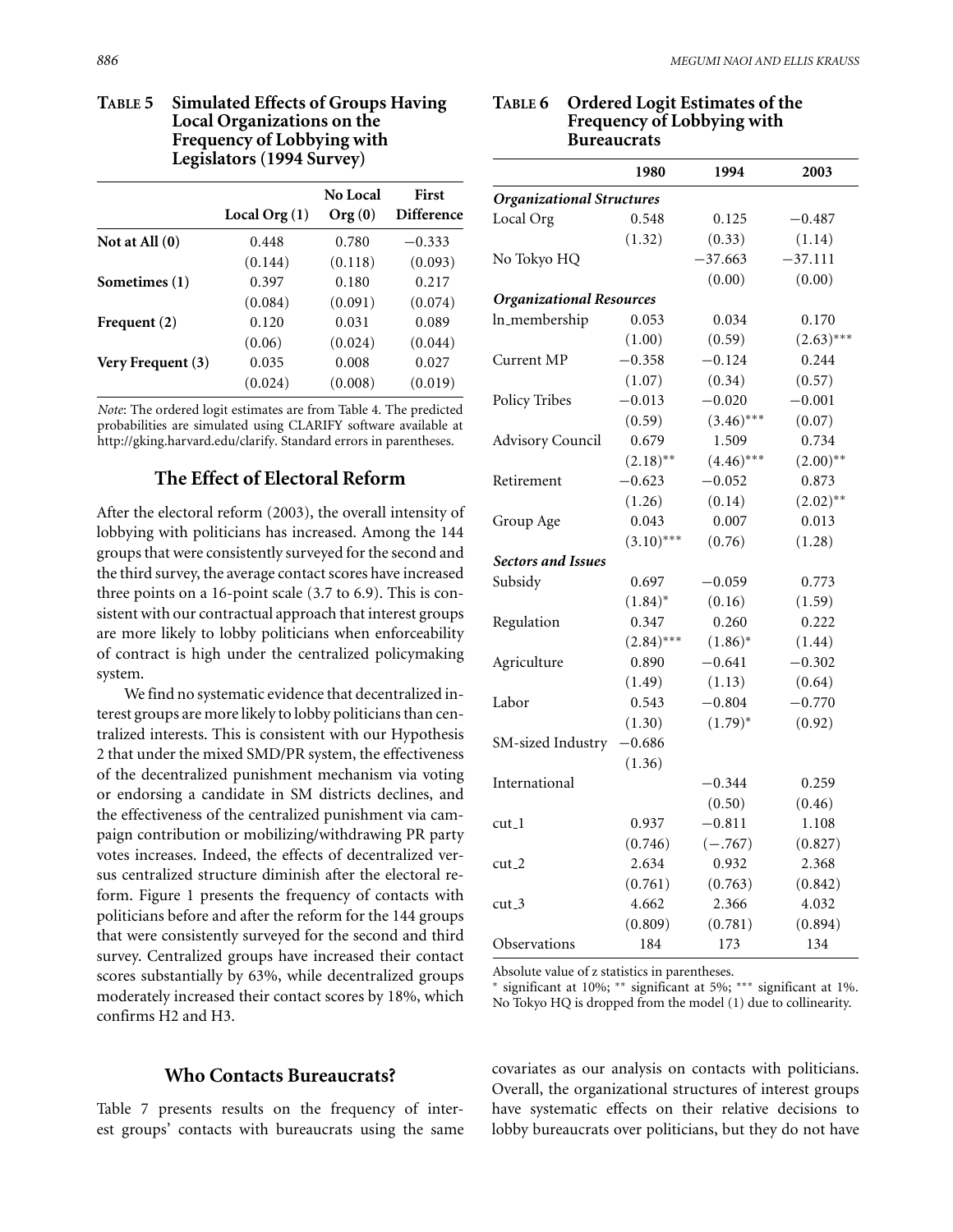|                                  | 1994         | 2003         |
|----------------------------------|--------------|--------------|
| <b>Organizational Structures</b> |              |              |
| Local Org                        | 2.995        | 1.471        |
|                                  | $(3.07)$ *** | (1.19)       |
| No Tokyo HQ                      | 0.000        | 9.292        |
|                                  | (0.00)       | $(3.15)$ *** |
| <b>Organizational Resources</b>  |              |              |
| ln_membership                    | 0.328        | 0.145        |
|                                  | $(2.39)$ **  | (0.80)       |
| <b>Policy Tribes</b>             | $-0.021$     | $-0.015$     |
|                                  | (1.55)       | (0.55)       |
| <b>Current MPs</b>               | $-0.018$     | $-2.007$     |
|                                  | (0.02)       | (1.61)       |
| <b>Advisory Council</b>          | 1.267        | $-0.265$     |
|                                  | (1.61)       | (0.24)       |
| Retirement                       | 1.381        | 1.537        |
|                                  | (1.53)       | (1.20)       |
| Group Age                        | 0.058        | 0.058        |
|                                  | $(2.61)$ *** | $(1.96)^*$   |
| <b>Sectors and Issues</b>        |              |              |
| Subsidy                          | $-0.395$     | 0.431        |
|                                  | (0.43)       | (0.32)       |
| Regulation                       | $-0.259$     | $-0.603$     |
|                                  | (0.76)       | (1.38)       |
| Agriculture                      | $-3.754$     | 0.884        |
|                                  | $(2.78)$ *** | (0.62)       |
| Labor                            | $-1.117$     | $-2.741$     |
|                                  | (1.07)       | (1.20)       |
| International                    | 2.015        | $-0.474$     |
|                                  | (1.22)       | (0.30)       |
| Constant                         | $-11.309$    | $-7.228$     |
|                                  | $(6.10)$ *** | $(3.13)$ *** |
| Observations                     | 163          | 124          |
| R-squared                        | 0.22         | 0.15         |

| TABLE 7 Relative Allocation of Lobbying |
|-----------------------------------------|
| <b>Efforts to Legislators (%)</b>       |

Absolute value of t statistics in parentheses.

<sup>∗</sup> significant at 10%; ∗∗ significant at 5%; ∗∗∗ significant at 1% Ln\_Y = Ln (Y/(1 – Y)) when  $0 < Y < 1$ . Ln\_Y = Ln(0.00001/(1 – 0.00001)) when  $Y = 0$ ; Ln\_Y = Ln(0.99999/(1 – 0.99999)) when  $Y = 1$ .

systematic effects on their intensity of lobbying with bureaucrats. This is consistent with our expectation that the organizational structures of interest groups should matter mostly to their decisions to lobby politicians because they provide interest groups with monitoring and punishment mechanisms when the commitment fails. There is no equivalent punishment mechanism interest groups can use for bureaucrats such as withdrawing campaign con-

tribution or votes.  $24$  One exception, however, is the age of the group. During the first survey, the older organizations were more likely to go to a bureaucrat, which is consistent with Muramatsu's argument that older organizations have more institutionalized relationships with bureaucracy (Muramatsu et al. 1986, 73; Muramatsu and Krauss 1987, 522). The effect of *Group Age*, however, diminishes after 1980.

The Advisory Council membership and degrees to which a given organization is regulated (*"regulation index"*) have significant positive effects on their decisions to lobby bureaucrats, as expected. Whether an organized interest offers a retirement position (*Amakudari*) for bureaucrats has no systematic effects for the first two surveys, but has positive effects on groups' decision to lobby bureaucrats during the 2003 the survey. This is due to the fact that fewer numbers of retirement positions became available under Prime Minister Koizumi's reform, and this has increased the value of the reward for bureaucrats. These results are particularly interesting in regard to the conventional wisdom on the retirement positions (*amakudari*) that sees it as a means by which interest groups hold agencies hostage to favorable treatment in regulation (Amyx 2004; Schaede 1994). Our findings indicate that its impact on lobbying decisions of interest groups may be less than originally thought when such positions were abundant in the 1980s and 1990s.

## **Other Findings: Organizational Resources**

A few alternative hypotheses find expected support. Organized interests that have more political resources—such as the larger membership size and having a member of parliament as their member—are more likely to work through a political route than a bureaucratic route. The longer a given group has been around, the more likely that they contact politicians, confirming the importance of the long time-horizon in increasing the enforceability of contract.

The number of policy tribe politicians has no systematic effects on groups' decisions to lobby politicians and has weak, negative effects on their decisions to lobby bureaucrats for the second survey, which is unexpected. A possible explanation for this is that policy tribe politicians were not institutionalized during the 1980

<sup>&</sup>lt;sup>24</sup>One possible punishment for bureaucrats is not to grant a retirement position (*"Amakudari"*) for retirees from a particular bureau. A then-midlevel bureaucrat in an economic ministry said he had to be very careful not to alienate any of the key interest groups in an electronic industry for fear of damaging his chances for a good retirement position, which was years ahead. The author asked, "Are you really worried about that now?" and the reply was, "We all are" (Interview conducted by one of the authors).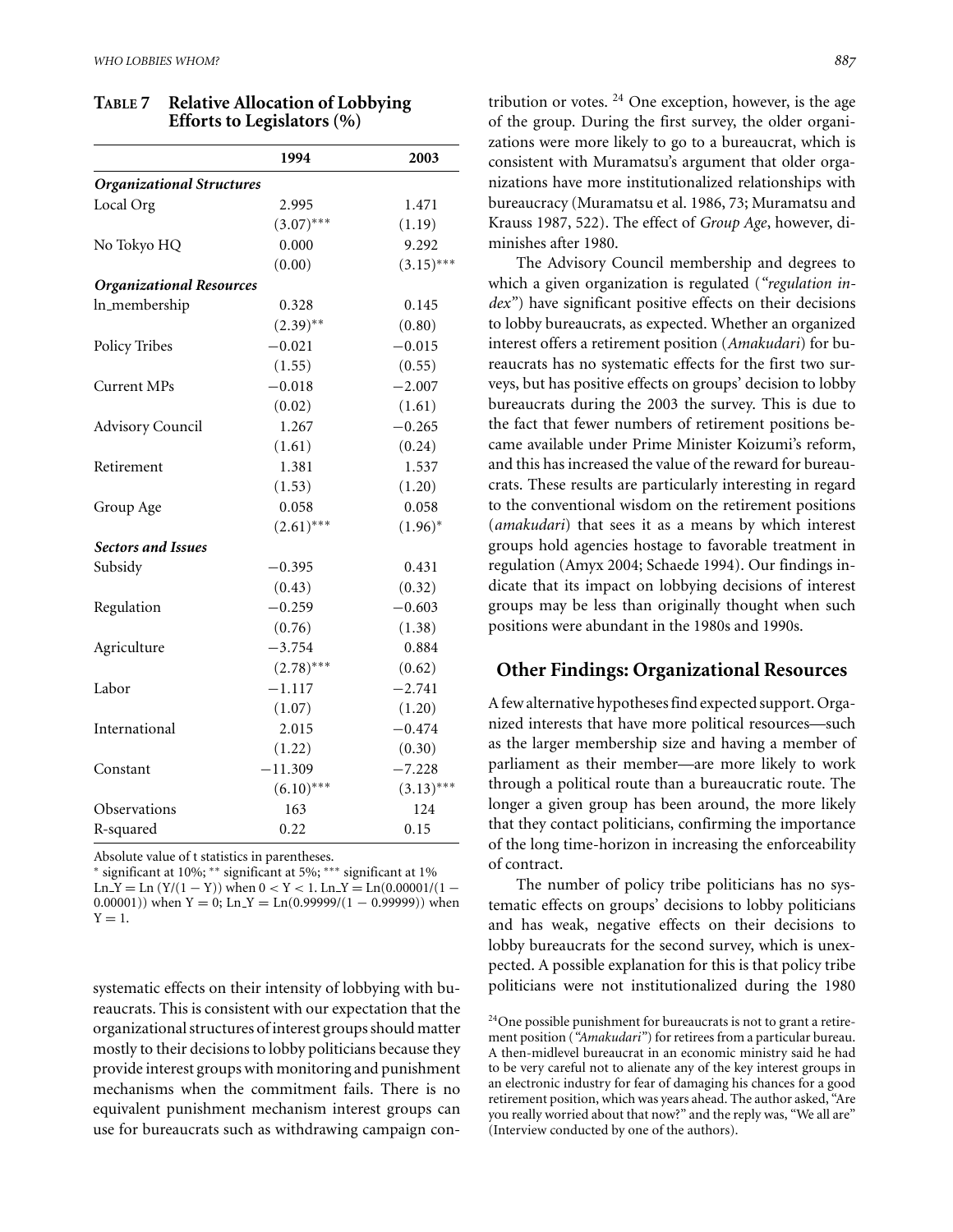



(144 Groups that were consistently surveyed in 1994 and 2003)

survey; they then developed into mediators who align organized interests with bureaucratic, sectoral interests by the 1994 survey, but had lost their mission after the electoral reform due to the centralization of power to the Prime Minister and the Cabinet (Krauss 2007; Muramatsu  $2005a, 2005b, 2005c$ .<sup>25</sup> In sum, organizational resources do affect interest groups' decision to lobby politicians, but the effect is weak and inconsistent across the surveys.

#### **Control Variables**

A majority of control variables turn out to have no systematic effects. For instance, the nature of contacts with policy makers—i.e., whether an interest group receives subsidy or does not—has systematic effects on the groups' choice to lobby politicians. Degrees to which the state intervenes with interest group activity via regulation do have systematic, negative effects on their decision to lobby politicians, which is expected. Control variables for sectors also show interesting results. Agricultural organizations are *less* likely to contact politicians, particularly for the

1994 survey, and these results tend to hold even when we analyze the proportion of total contacts devoted to politicians relative to bureaucracy. The possible explanation for this might be that agricultural liberalization was negotiated at the Uruguay Round in the early 1990s. A series of trade talks at the multilateral negotiations may have given the upper hand to bureaucracy over politicians (Davis 2003, 2004).

In sum, this article has identified the effect of major electoral reform in 1994 on the choice of lobbying activities. The new electoral system decreased the effectiveness of the decentralized punishment mechanism while it increased the effectiveness of mobilizing versus withdrawing party votes for the centralized groups. The other decentralized punishment mechanism, i.e., withdrawing campaign contributions for individual politicians, has become less effective due to the revision of Regulation on Political Funds in 1994. These institutional reforms changed the effectiveness of various monitoring and punishment mechanisms interest groups can use and consequently their lobbying behavior.

## **Conclusion**

The findings presented in this article suggest a reconsideration of the preference and resource-centered

<sup>&</sup>lt;sup>25</sup>To lend support to this interpretation, whether the organization has policy tribe politicians or has a local organization are substitutive (i.e., negative correlation coefficients at −0.17) before the electoral reform. Organized interests lobbied either through a local organization or policy tribe politicians, but not both. This relationship has changed after the reform—these two variables positively correlate at 0.08.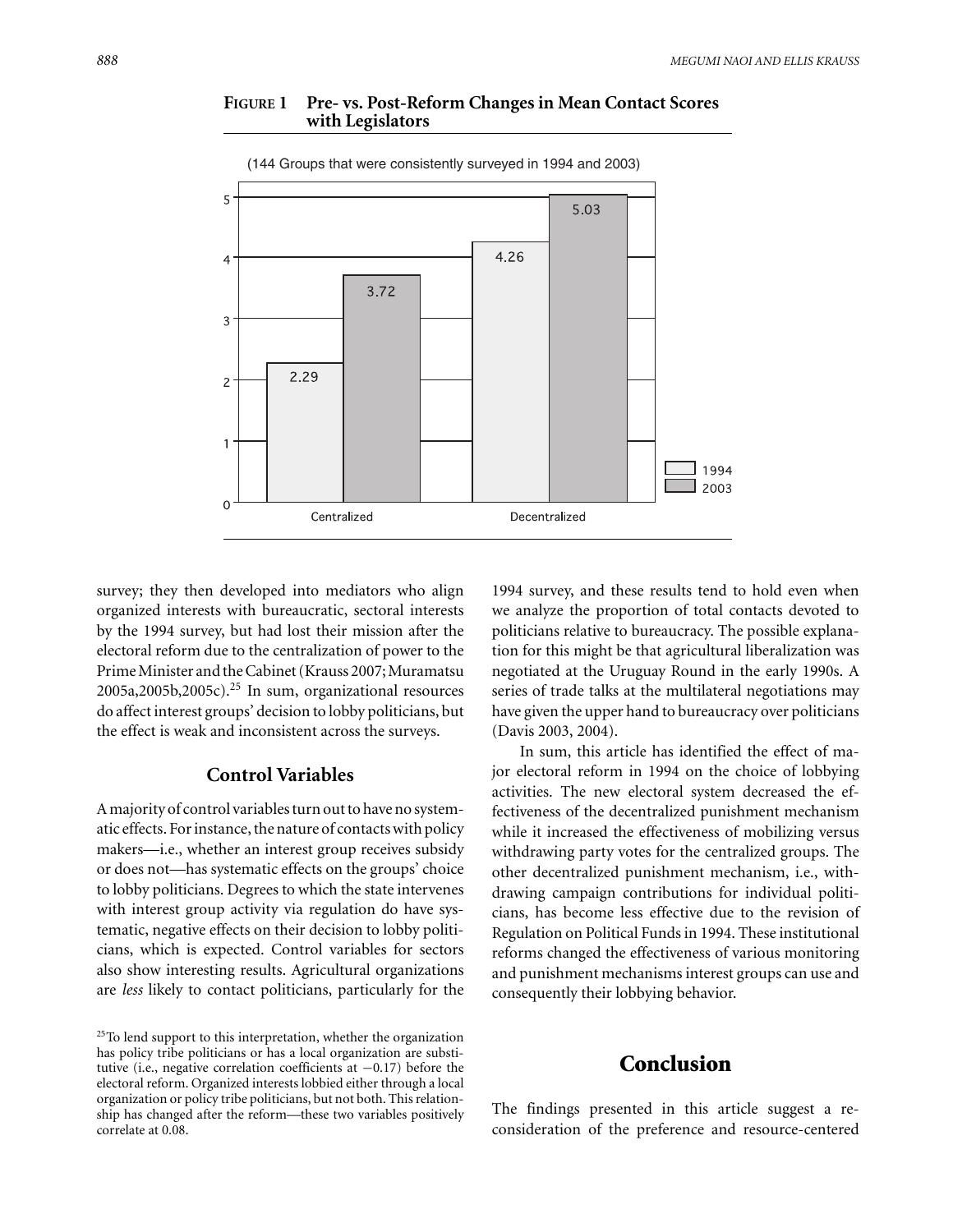explanations of lobbying widely used in the literature. We have demonstrated the importance of theorizing lobbying venue choice and intensity as a function of contract enforceability between interest groups and policy makers. The organizational characteristics of interest groups—i.e., whether an interest group is decentralized or centralized—substantially affect their choice to lobby politicians or bureaucrats because they are associated with varying abilities to monitor and enforce the contracts and punish when they fail to deliver on promises.

Our contractual approach solves some of the major puzzles left in the literature on lobbying. Organized interests tend to lobby legislators who are sympathetic to their policies and who have a long-term relationship, because with repeated interactions and with a long timehorizon, it is easier to enforce contracts with them. The low contract enforceability characterized by a decentralized policymaking environment—such as the one under the SNTV electoral system—deters intensive lobbying with politicians by organized interests, particularly by groups characterized by centralized structures. These groups lobby bureaucrats more extensively because their organizational structures do not allow them to enforce contracts with legislators or punish them when they fail. On the other hand, in a more party-centered, centralized policymaking environment with high contract enforceability, interest groups lobby politicians more intensively than under SNTV. In particular, we have demonstrated that centralized groups have increased their contacts more significantly than decentralized groups.

Our findings echo an emerging literature on political market failure and how economic and political organizations develop to deal with such risk. While that literature focuses on the repeated play and reputation (Snyder 1992), the role of community network (Stokes 2005), and the role of the media (Finan 2008) in making politicians accountable to constituents, this article has proposed one of the understudied aspects that affects organized interests' ability to enforce the contract with policy makers: organizational structures. Our results suggest that electoral systems and organizational structures of interest groups can be a mirror image: electoral systems that foster representation of local interests are more likely to encourage decentralization of organized interests, while those that foster representation of broader constituents are more likely to encourage centralization of groups. Our findings reinforce the long-held view that interest group organization is shaped by the structure of political institutions (e.g., Golden 1986; Gourevitch and Shinn 2006; Iverson, Cusack, and Soskice 2007). We have gone further to show that interest groups' lobbying strategies are shaped by electoral systems.

Second, our findings also force us to reconsider a conventional wisdom in the literature on how different electoral systems represent diffused versus organized interests. While a majoritarian system such as SMD is believed to represent diffused interests better than semiproportional (SNTV) or proportional representation systems (Bawn and Thies 2003; Rogowski and Kayser 2002), we demonstrate that the centralization of policymaking and candidate nomination process under a mixed electoral system means high contract enforceability between politicians and organized interest. This high enforceability, in turn, intensifies organized interests' lobbying activities with legislators. In particular, centralized interest groups without local organizations might gain a larger voice under such centralized policymaking environment and could overshadow the voice of diffused interests, such as consumers and citizens. Our contractual approach sheds a new light on this debate by showing that electoral systems do not simply shape the scope of interests legislators need to target (i.e., narrow vs. broad—horizontal axis in Table 1), but they also shape policymaking environment (i.e., centralized vs. decentralized—vertical axis in Table 1). The policymaking environment substantially affects contract enforceability between legislators and organized interests and hence their lobbying intensity and venue choices.

The above finding has an important policy implication for reforming electoral and campaign finance systems. Because voting, candidate endorsement, and campaign donations are the three major instruments of contract enforcement for interest groups, electoral reforms should be implemented with campaign finance reform—e.g., when the electoral system is decentralized, interest groups should be able to use a "localized" punishment mechanism which allows them to grant or withdraw campaign finance to individual politicians as opposed to parties.

In concluding, we suggest a few promising directions for future research. First, an apparent extension of this study is to investigate how organizational structures of political parties interact with various structures of interest groups to shape their lobbying strategies. Second, it will be fruitful to think how our findings on lobbying speak to the literature on centralized versus decentralized corruption and its relative efficiency. Ackerman (1999, chap. 7) and Kang (2002) have both suggested that a centralization of the policymaking process can deter "inefficient" corruption. This debate has spurred questions about whether fiscal and political decentralization leads to bad governance and accountability (Treisman 2000). Although this article did not concern the efficiency of lobbying per se, our findings imply the opposite that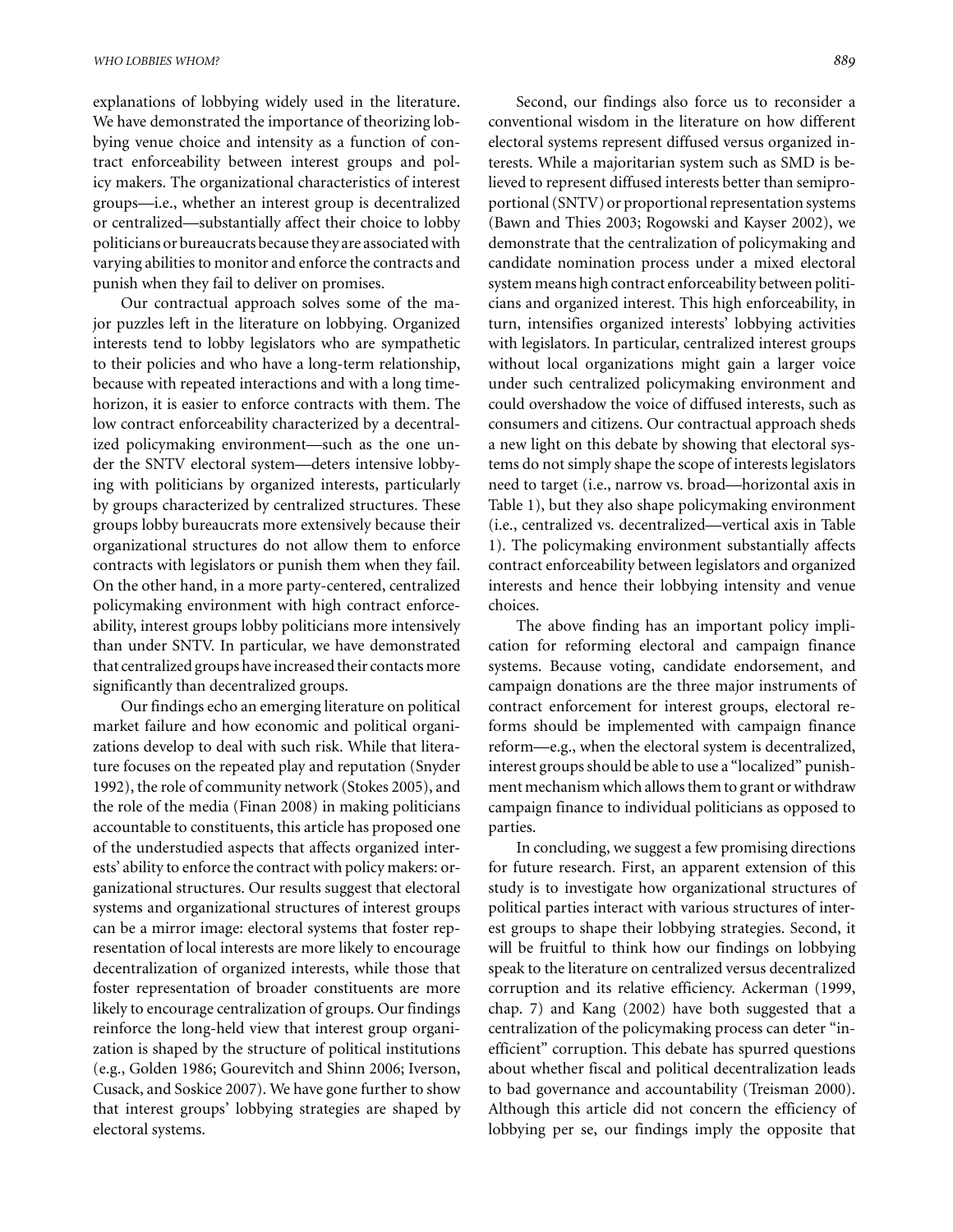decentralization might deter overall lobbying by discouraging organized interests to lobby politicians. How electoral systems and political or fiscal decentralization interact to shape representation of organized interests and the levels of their political activities, including corruption, would thus be a promising line of research. Relatedly, it will be fruitful to investigate how the choices of lobbying strategies are related to the success of lobbying. Finally, general welfare and distributional implications of different lobbying strategies under various electoral systems need to be discussed.

# **Appendix A Note on Sampling Procedure**

The sampling was done in two stages. The first stage was extensive interviews with bureaucrats on which interest groups played important roles in policymaking and policy implementation in various ministries. The survey team chose 112 interest groups based on these interviews. The second stage was to list interest groups that were not mentioned by bureaucrats but who have played an important role in policymaking/implementation by searching through newspaper archives, Diet testimony, and the Annual Report of Organized Groups in Japan (*Nihon Dantai Nenkan*) published every year. An additional 300 or so were chosen through this procedure, giving the total of 450 groups as the universe of cases. They contacted 450 groups for the survey, and 252 groups agreed to be surveyed. The second and third surveys replicated this process in addition to keeping as much of the same interest groups that were surveyed during the first period and obtained 247 and 235 groups agreeing to be surveyed.

The sampling procedure described above may be problematic if our question concerns which interest groups are more influential than others as it explicitly selects important and active interest groups. The procedure is less problematic for the purpose of our article however, as we are interested in who lobbies politicians versus bureaucrats when interest groups have a choice in influencing bureaucrats or politicians.

## **References**

- Ai, Chunrong, and Edward C. Norton. 2003. "Interaction Terms in Logit and Probit Models." *Economics Letters* 80(1): 123–29.
- Alt, James E., Fredrik Carlsen, Per Heum, and Kåre Johansen. 1999. "Asset Specificity and the Political Behavior of Firms: Lobbying for Subsidies in Norway." *International Organization* 53: 99–116.
- Amyx, Jennifer. 2004. *Japan's Financial Crisis: Institutional Rigidity and Reluctant Change*. Princeton, NJ: Princeton University Press.
- Asano, Masahiko. 2006. *Shimin Shakai Ni Okeru Seido Kaikaku: Senkyo K¯ oh¯ osha Rikuruto ¯* . Tokyo: Keio Daigaku Shuppankai.
- Austen-Smith, David. 1993. "Information and Influence: Lobbying for Agendas and Votes." *American Journal of Political Science* 37(3): 799–833.
- Austen-Smith, David. 1995. "Campaign Contributions and Access." *The American Political Science Review* 89(3): 566–81.
- Axelrod, Robert. 1984. *The Evolution of Cooperation*. New York: Basic Books.
- Bauer, Raymond A., Ithiel de Sola Pool, and Lewis Anthony Dexter. 1963. *American Business and Public Policy: The Politics of Foreign Trade*. Cambridge, MA: MIT Press.
- Bawn, Kathleen, and Michael F. Thies. 2003. "A Comparative Theory of Electoral Incentives: Representing the Unorganized under PR, Plurality, and Mixed-Member Electoral Systems." *Journal of Theoretical Politics* 15(1): 5–32.
- Cox, Gary, and Frances M. Rosenbluth. 1995. "The Structural Determinants of Electoral Cohesiveness: England, Japan, and the United States." In *Structure and Policy in Japan and the United States*, ed. P. F. Cowhey and M. D. McCubbins. New York: Cambridge University Press, 19–34.
- Cox, Gary W., and Michael F. Thies. 1998. "The Cost of Intraparty Competition: The Single, Nontransferable Vote and Money Politics in Japan." *Comparative Political Studies* 31(3): 267–91.
- Dahl, Robert. 1963. *Who Governs? Democracy and Power in an American City*. New Haven, CT: Yale University Press.
- Davis, Christina L. 2003. *Food Fights over Free Trade: How International Institutions Promote Agricultural Liberalization*. Princeton, NJ: Princeton University Press.
- Davis, Christina L. 2004. "International Institutions and Issue Linkage: Building Support for Agricultural Trade Liberalization." *American Political Science Review* 98(1): 153–69.
- de Figueiredo, John M., and Rui J. P. de Figueiredo. 2002. "The Allocation of Resources by Interest Groups: Lobbying, Litigation and Administrative Regulation." *Business and Politics* 4(2): 161–81.
- Finan, Federico. 2008. "Exposing Corrupt Politicians: The Effect of Brazil's Publicly Released Audits on Electoral Outcomes." *The Quarterly Journal of Economics* 123(2): 703–45.
- Furlong, Scott R. 1998. "Political Influence on the Bureaucracy: The Bureaucracy Speaks." *Journal of Public Administration Research and Theory* 8: 39–66.
- Gehlbach, Scott, Konstantin Sonin, and Ekaterina V. Zhuravskaya. 2008. "Businessman Candidates." Available at SSRN: http://ssrn.com/abstract=917778.
- George Mulgan, Aurelia. 2006. *Power and Pork: A Japanese Political Life.* Canberra, Australia: ANU E Press and Asia Pacific Press.
- Golden, Marissa M. 1998. "Interest Groups in the Rule-Making Process: Who Participates? Whose Voices Get Heard?" *Journal of Public Administration Research and Theory* 8(2): 245–70.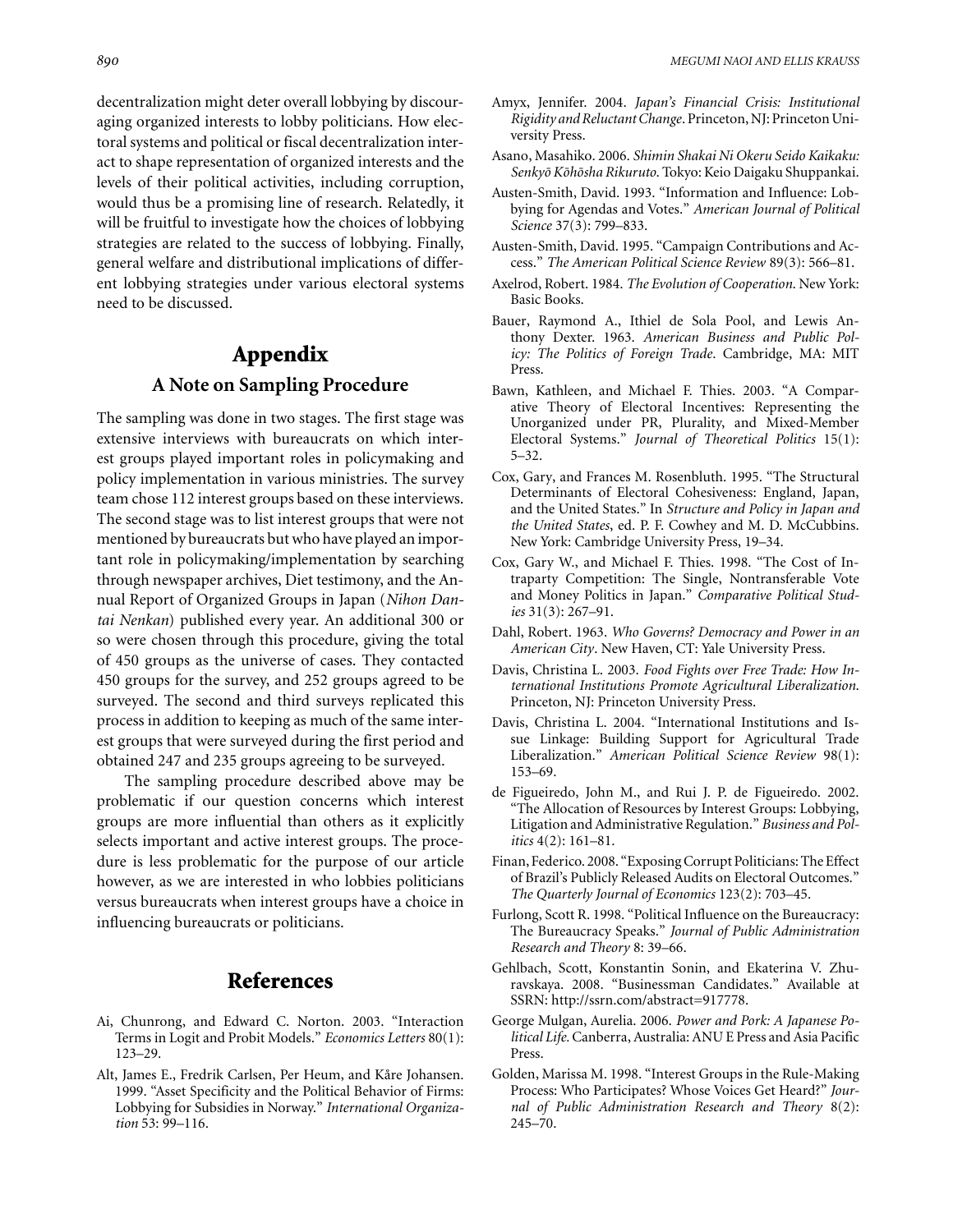- Golden, Miriam. 1986. "Interest Representation, Party Systems, and the State: Italy in Comparative Perspective." *Comparative Politics* 18(3): 279–301.
- Gourevitch, Peter, and James Shinn. 2005. *Political Power and Corporate Control: The New Global Politics of Corporate Governance*. Princeton, NJ: Princeton University Press.
- Greif, A., P. Milgrom, and B. Weingast. 1994. "Coordination, Commitment and Enforcement: The Case of the Merchant Guild." *Journal of Political Economy* 102: 745–76.
- Hall, Richard L., and Alan V. Deardorff. 2006. "Lobbying as Legislative Subsidy." *American Political Science Review* 100(1): 69–84.
- Hansen, John Mark. 1991.*Gaining Access: Congress andthe Farm Lobby, 1919–1981*. Chicago: University of Chicago Press.
- Hineline, David R. 2008. "Parameter Heterogeneity in Growth Regressions." *Economics Letters* 101(2): 126–29.
- Hirano, Shigeo. 2006. "Electoral Institutions, Hometowns, and Favored Minorities: Evidence from Japanese Electoral Reforms." *World Politics* 59(1): 51–82.
- Hiscox, Michael. 2002.*International Trade and Political Conflict: Commerce, Coalitions, and Mobility*. Princeton, NJ: Princeton University Press.
- Hojnacki, Marie, and David C. Kimball. 1998. "Organized Interests and the Decision of Whom to Lobby in Congress."*The American Political Science Review* 92(4): 775– 90.
- Holyoke, Thomas T. 2003. "Choosing Battlegrounds: Interest Group Lobbying across Multiple Venues." *Political Research Quarterly* 56(3): 325–36.
- Horiuchi, Yusaku, and Jun Saito. 2003. "Reapportionment and Redistribution: Consequences of Electoral Reform in Japan." *American Journal of Political Science* 47(4): 669– 82.
- Inoguchi, Takashi, and Tomoaki Iwai. 1987.*Zoku giin no kenkyu*. Tokyo: Nihon Keizai Shimbun.
- Iversen, Torben, Tom Cusack, and David Soskice. 2007. "Economic Interests and the Origins of Electoral Systems." *American Political Science Review* 101(August): 373–91.
- Kang, David C. 2002. *Crony Capitalism: Corruption and Development in South Korea and the Philippines*. Cambridge: Cambridge University Press.
- Kollman, Ken. 1998. *Outside Lobbying: Public Opinion and Interest Group Strategies*. Princeton, NJ: Princeton University Press.
- Krauss, Ellis S. 2007. "The Prime Minister, Cabinet, and Policymaking: The Changing 'Core Executive' and 'Presidentialization' in Japan." In *The Core Executive and the Civil Service System in Comparative Perspective*, ed. Muramatsu Michio. Kizu, Japan: The International Institute for the Advancement of Science, 53–83.
- Krauss, Ellis S., and Robert Pekkanen. 2004. "Explaining Party Adaptation to Electoral Reform: The Discreet Charm of the LDP?" *Journal of Japanese Studies* 30(1): 1–34.
- Kume, Ikuo. 1998. *Disparaged Success: Labor Politics in Postwar Japan*. Ithaca, NY: Cornell University Press.
- Magee, Stephen P., William A. Brock, and Leslie Young. 1989. *Black Hole Tariffs and Endogenous Policy Theory: Political Economy in General Equilibrium*. New York: Cambridge University Press.
- McCarty, Nolan, and Lawrence S. Rothenberg. 1996. "Commitment and the Campaign Contribution Contract." *American Journal of Political Science* 40(3): 872–904.
- McCubbins, Mathew, and Frances Rosenbluth. 1995. "Party Provision for Personal Politics: Dividing the Vote in Japan." In *Structure and Policy in Japan and the United States*, ed. P. F. Cowhey and M. D. McCubbins. Cambridge: Cambridge University Press, 35–55.
- McCubbins, Mathew, and Thomas Schwartz. 1984. "Congressional Oversight Overlooked: Police Patrols versus Fire Alarms." *American Journal of Political Science* 28(1): 16–79.
- McGillivray, Fiona. 1997. "Party Discipline as a Determinant of the Endogenous Formation of Tariffs." *American Journal of Political Science* 41(2): 584–607.
- McGillivray, Fiona. 2004. *Privileging Industry: The Comparative Politics of Trade and Industrial Policy*. Princeton, NJ: Princeton University Press.
- Ministry of Internal Affairs and Communication. 2009. *Seiji shikinhou no aramashi* (A Summary of Political Donation Law), http://www.soumu.go.jp/senkyo/seiji s/ news seiji/pdf/seijishikinkiseihou all.pdf (Accessed April 22, 2009).
- Milner, Helen V. 1988. *Resisting Protectionism: Global Industries and the Politics of International Trade*. Princeton, NJ: Princeton University Press.
- Muramatsu, Michio. 1981. *Sengo Nihon no Kanryosei ¯* . Tokyo: Nihon Keizai Shimposha.
- Muramatsu, Michio. 2005a. "Seikan kankei wa dokawatta no ¯ ka." *Ronza* (July): 134–40.
- Muramatsu, Michio. 2005b. "Seikan kankei wa dokawatta no ¯ ka." *Ronza* (August): 142–49.
- Muramatsu, Michio. 2005c. "Seikan kankei wa dokawatta no ¯ ka." *Ronza* (September): 158–63.
- Muramatsu, Michio, and Ellis S. Krauss. 1987. "The Conservative Policy Line and the Development of Patterned Pluralism." In *The Political Economy of Japan: The Domestic Transformation*, ed. K. Yamamura and Y. Yasuba. Stanford, CA: Stanford University Press, 516–54.
- Muramatsu, Michio, and Ikuo Kume. 2006. *Nihon Seiji Hendo no 30-nen*. [Japanese Politics: Changes in Three Decades] Tokyo: Toyo Keizai Shinpo Sha.
- Muramatsu, Michio, Ito Mitsutoshi, and Tsujinaka Yutaka. ¯ 1986. *Sengo Nihon no atsuryoku dantai*. Tokyo: Toyo Keizai Shimposha.
- Niskanen, William A. 1975. "Bureaucrats and Politicians." *Journal of Law and Economics* 18(3): 617–43.
- Olson, Mancur. 1965. *The Logic of Collective Action*. Cambridge, MA: Harvard University Press.
- Pekkanen, Robert, Ellis Krauss, and Benjamin Nyblade. 2007. "Where Have All the Zoku Gone? Electoral Reform and MP Policy Specialization in Japan." Presented at the annual meeting of the Midwest Political Science Association.
- Pekkanen, Robert, Benjamin Nyblade, and Ellis S. Krauss. 2006. "Electoral Incentives in Mixed Member Systems: Party, Posts, and Zombie Politicians in Japan." *American Political Science Review* 100(2): 183–93.
- Ramsayer, J. Mark, and Frances McCall Rosenbluth. 1993. *Japan's Political Marketplace.* Cambridge, MA: Harvard University Press.